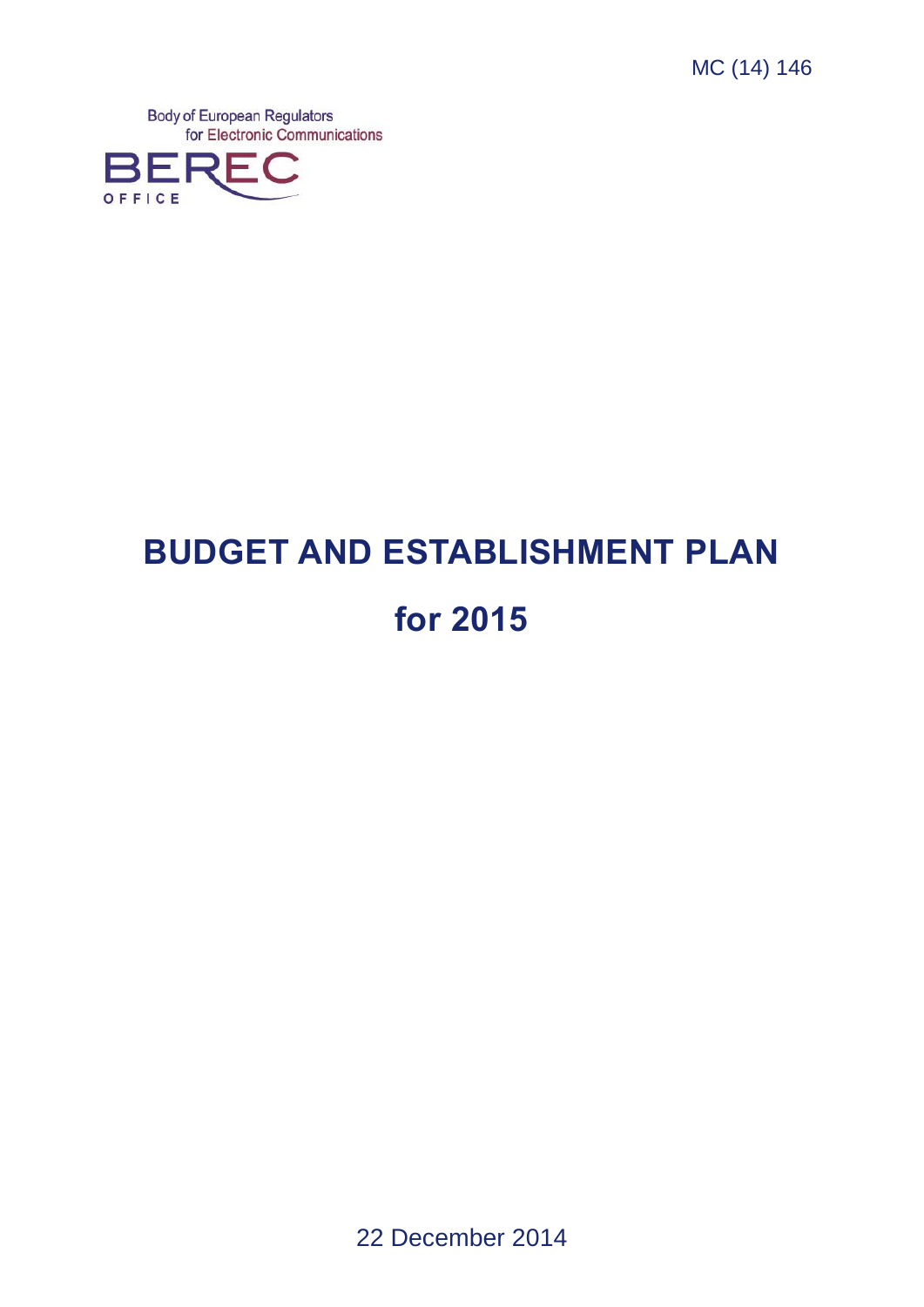# **Contents**

| Table 3: Statement of expenditure of the BEREC Office budget for 2015 - budget lines 8 |  |
|----------------------------------------------------------------------------------------|--|
|                                                                                        |  |
| Table 6: Estimate of number of Contract Agents and Seconded National Experts in 2015   |  |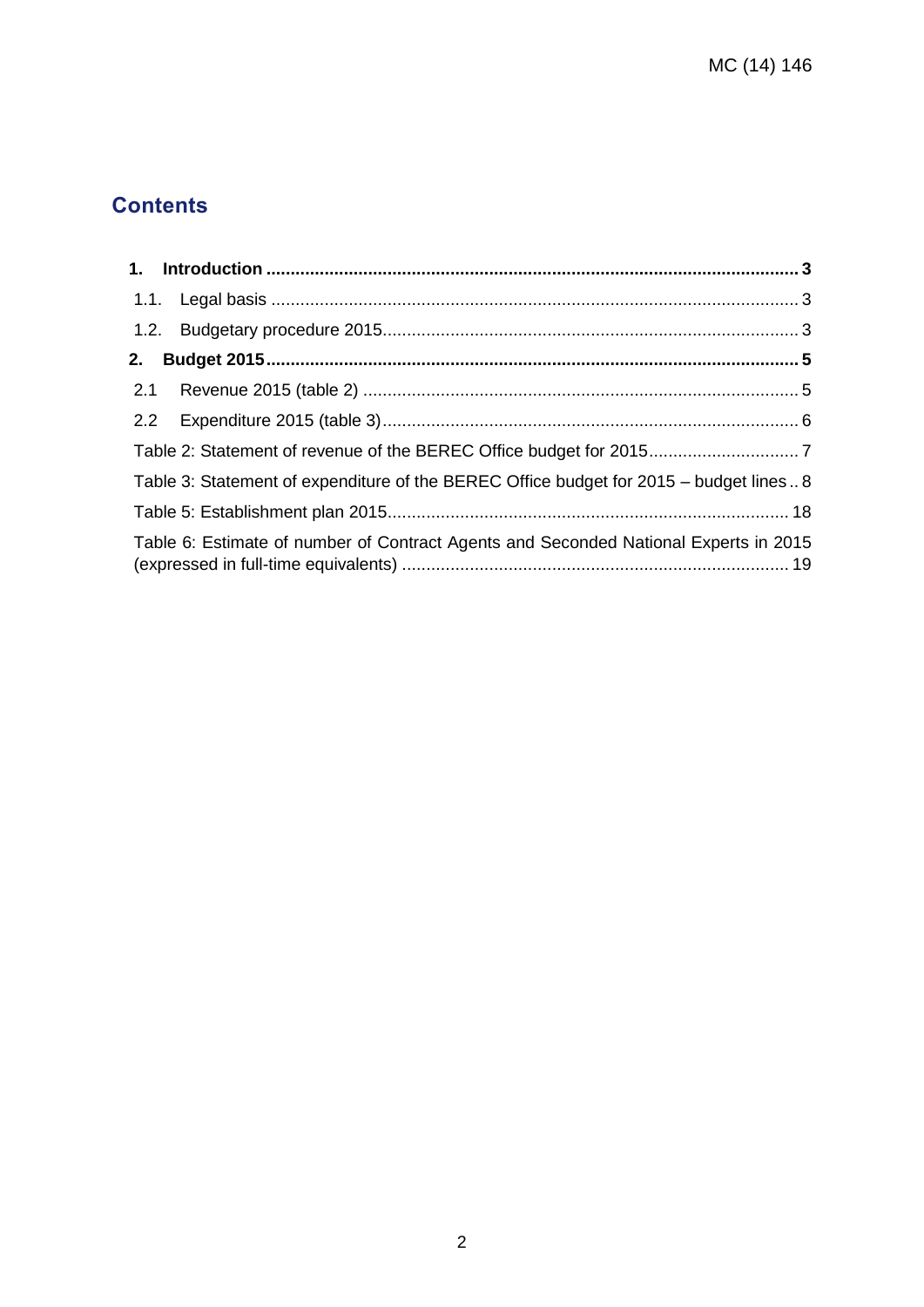## <span id="page-2-0"></span>**1. Introduction**

## <span id="page-2-1"></span>**1.1. Legal basis**

Regulation (EC) No. 1211/2009 of the European Parliament and of the Council of 25 November 2009 establishing the Body of European Regulators for Electronic Communications (BEREC) and the Office<sup>1</sup> (hereafter, the BEREC Regulation).

Decision MC/2014/01<sup>2</sup> of the Management Committee of the Office of the Body of European Regulators for Electronic Communications (BEREC) on the financial regulation applicable to the BEREC Office in conformity with the framework Financial Regulation for the bodies referred to in Article 208 of Council regulation (EU, Euratom) No 966/2012 on the Financial regulation applicable to the general budget of the European Union<sup>3</sup> (hereafter, the BEREC Office Financial Regulation).

Communication from the Commission to the European Parliament and the Council on Programming of human and financial resources for decentralised agencies 2014-2020<sup>4</sup>

## <span id="page-2-2"></span>**1.2. Budgetary procedure 2015**

## 1.2.1 Draft budget

In accordance with Article 33(2) of the BEREC Office Financial Regulation a provisional draft estimate of the BEREC Office budget 2015 was officially sent to the European Commission on 31 January 2014. The provisional draft estimate was revised in accordance with the updated information on budget outturn 2013 and comments received from the European Commission.

In compliance with the requirement of Article 33 (3) of the BEREC Office Financial Regulation and Article 12 (1), 'Establishment of the budget', of the BEREC Regulation, the estimate of revenue and expenditure (draft budget) of the BEREC Office for 2015 was approved by the Management Committee by e-voting on 31 March 2014. It was transmitted to the Commission, the European Parliament and the Council on 31 March 2014 in accordance with the BEREC Regulation and EU legislation.

In addition to the forecast for the European Union contributions, the following data is included in the template for estimates (entitled 'Agencies financial statement'), as requested by the Commission Directorate-General for Budget (further 'DG BUDG') (see Table 1 below for reference):

- Budgetary surplus of previous year N-2 (assigned revenues deriving from previous years' surpluses), i.e. Budget outturn 2013;
- Estimations of third-country contributions (incl. EFTA (European Free Trade Association);
- Estimations of other revenue (from administrative operations).

 $3$  OJ L 298, 26.10.2012, p.1

<sup>-</sup><sup>1</sup> OJ L 337, 18.12.2009, p. 1

<sup>2</sup> [http://berec.europa.eu/eng/document\\_register/subject\\_matter/berec\\_office/download/0/3976](http://berec.europa.eu/eng/document_register/subject_matter/berec_office/download/0/3976-decision-of-the-berec-office-mc-on-the-f_0.pdf) [decision-of-the-berec-office-mc-on-the-f\\_0.pdf](http://berec.europa.eu/eng/document_register/subject_matter/berec_office/download/0/3976-decision-of-the-berec-office-mc-on-the-f_0.pdf)

<sup>4</sup> COM(2013)519 final, 10.07.2013,

[http://ec.europa.eu/budget/library/biblio/documents/fin\\_fwk1420/COM\\_2013\\_519\\_en.pdf](http://ec.europa.eu/budget/library/biblio/documents/fin_fwk1420/COM_2013_519_en.pdf)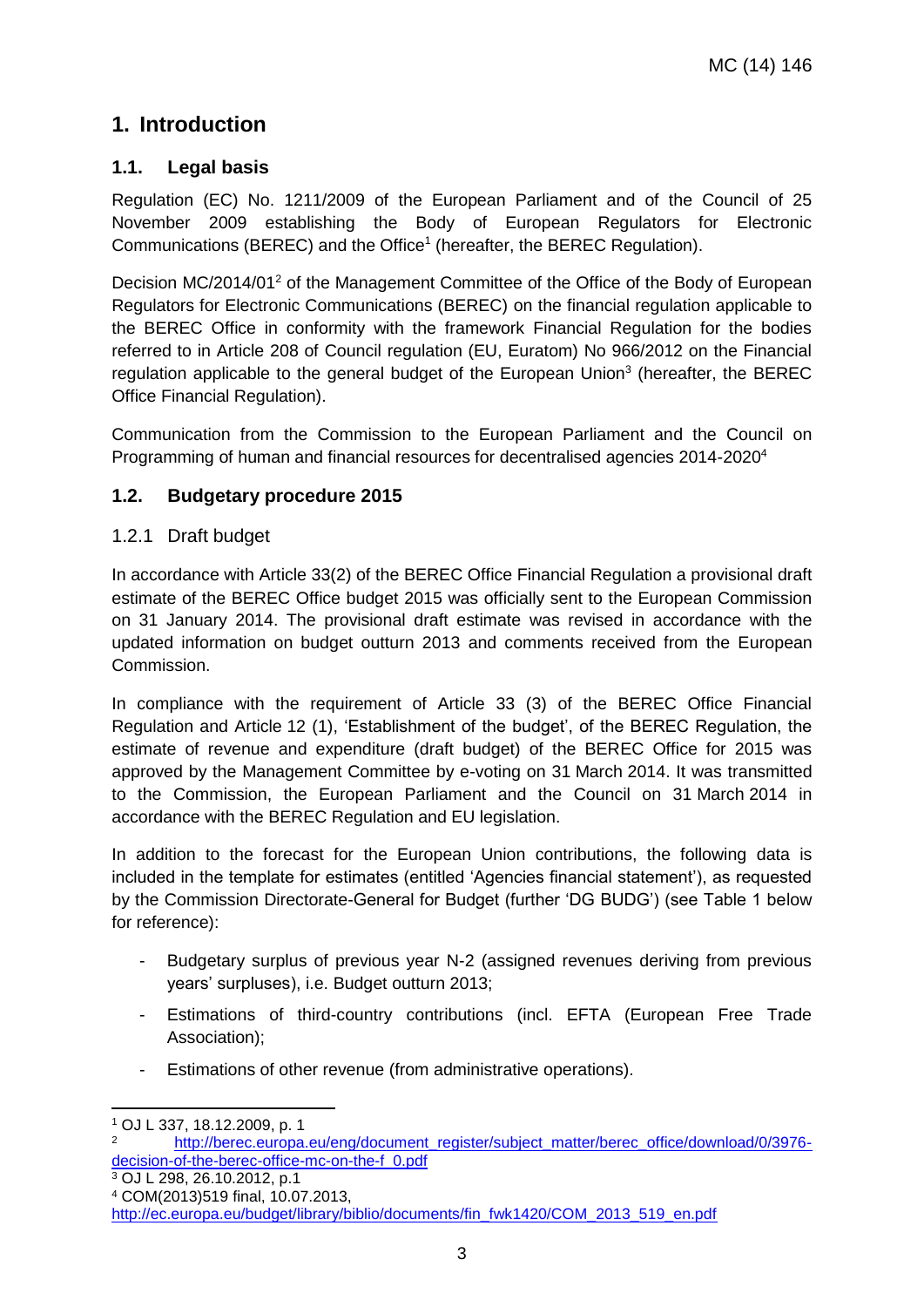Table 1: BEREC Office Revenue as transmitted to the Commission on 31 March 2014 (Financial Statement 2015). For reference

|                                                                                                                           | 2013                             | 2014                                             | 2015                                |                            |                    |
|---------------------------------------------------------------------------------------------------------------------------|----------------------------------|--------------------------------------------------|-------------------------------------|----------------------------|--------------------|
| <b>REVENUES</b>                                                                                                           | <b>Executed</b><br><b>Budget</b> | <b>Revenues</b><br>estimated<br>by the<br>agency | As<br>requested<br>by the<br>agency | <b>Budget</b><br>Forecast* | VAR 2015 /<br>2014 |
| <b>1 REVENUE FROM FEES AND</b><br><b>CHARGES</b>                                                                          |                                  |                                                  |                                     |                            |                    |
| <b>2 EU CONTRIBUTION</b>                                                                                                  | 3 556 000                        | 4 162 874                                        | 4 163 000                           | 4 017 244                  | $-3,50%$           |
| - Of which assigned revenues<br>deriving from previous years'<br>surpluses                                                | $\Omega$                         | 544 926                                          | 519 101                             | 519 101                    | $-4,74%$           |
| <b>3 THIRD COUNTRIES</b><br><b>CONTRIBUTION (incl. EFTA</b><br>and candidate countries)                                   | $\Omega$                         | 109 624                                          | 110 410                             | 105 994                    | $-3,31%$           |
| - Of which EFTA**                                                                                                         | $\mathbf 0$                      | 109 624                                          | 110 410                             | 105 994                    | $-3,31%$           |
| - Of which candidate<br>countries                                                                                         | $\mathbf 0$                      | $\mathbf 0$                                      | 0                                   | $\mathbf 0$                |                    |
| <b>4 OTHER CONTRIBUTIONS</b>                                                                                              | $\mathbf 0$                      | 200 000                                          | p.m.                                | p.m.                       |                    |
| - Of which additional EU<br>funding stemming from ad<br>hoc grants (FFR Art. 7)                                           | $\mathbf 0$                      | $\Omega$                                         | $\Omega$                            | 0                          |                    |
| - Of which additional EU<br>funding stemming from<br>delegation agreements (FFR<br>Art. 8)                                | 0                                | $\Omega$                                         | $\mathbf 0$                         | 0                          |                    |
| <b>5 ADMINISTRATIVE</b><br><b>OPERATIONS</b>                                                                              | 1 2 1 9                          | p.m.                                             | 1 600                               | 1 600                      |                    |
| - Of which interest generated<br>by funds paid by the<br>Commission by way of the<br><b>EU contribution (FFR Art. 58)</b> | 0                                | 0                                                | 1 600                               | 1 600                      |                    |
| <b>6 REVENUES FROM</b><br><b>SERVICES RENDERED</b><br><b>AGAINST PAYMENT</b>                                              |                                  |                                                  |                                     |                            |                    |
| <b>7 CORRECTION OF</b><br><b>BUDGETARY IMBALANCES</b>                                                                     |                                  |                                                  |                                     |                            |                    |
| <b>TOTAL REVENUES</b>                                                                                                     | 3 557 219                        | 4 472 498                                        | 4 275 010                           | 4 124 838                  | $-7,77%$           |

Footnotes to the March 2014 version of Financial Statement:

\* Subject to the signature of the Agreement with EFTA states in the course of 2014. The EFTA contribution for 2015 is estimated at the same level as for 2014, i.e. 3.03%.

\*\* Voluntary contributions from Member States or their NRAs – the estimate for potential NRAs contribution is not done for 2015 since it distorts the final figures of the budget. Should the Board of Regulators decide to approve making of such contributions a new budgetary procedure will be launched.

\*\*\* 2015 budget forecast is taking into account the required reduction of maximum total EU contributions of -2% due to low implementation of commitment appropriations in 2013 + additional reduction of -2% due to low level of payments against commitments.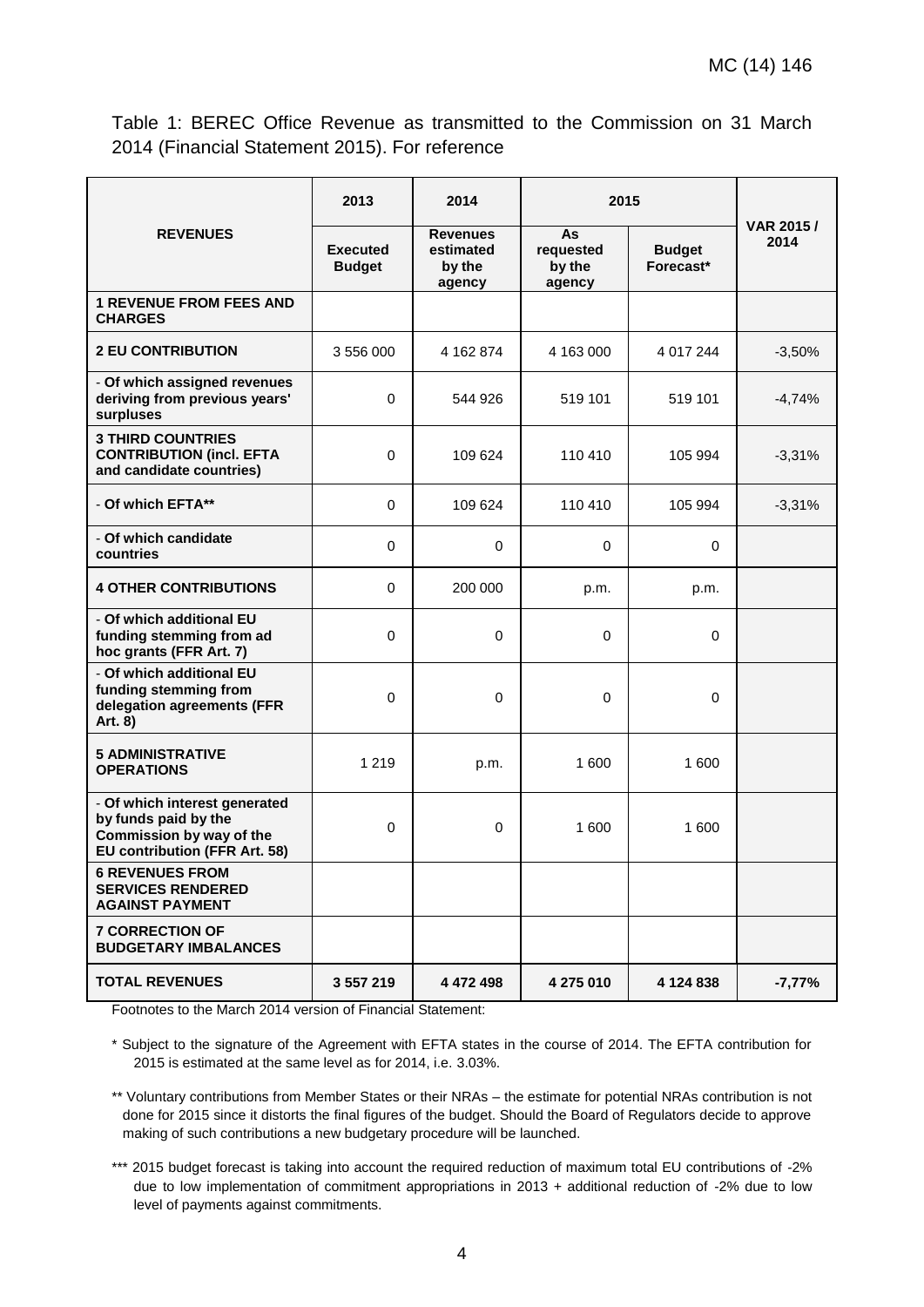## <span id="page-4-0"></span>**2. Budget 2015**

The Budgetary Authority approves budgets (revenues and planned expenditures) WITHOUT:

- Surplus, as the surplus amount comes back from previously approved budget

- EFTA and NRA contributions, as these are not under the sole authority of the Budgetary Authority.

The Budgetary Authority approves only the overall budget, without going into detail at the level of budget items.

The Council and the European Parliament have approved the BEREC Office budget for 2015 (co-decision of the Budgetary Authority with the European Parliament's approval on 17 December 2014) at the same level as requested in the estimate financial statement for 2015: EUR 3,498,143. For reference, please see the 'fresh' EU contribution in Table 1, column 'Budget Forecast 2015' (EUR 4,017,244), by excluding assigned revenues from previous years' surpluses (EUR 519,101).

Budget 2013 includes updates as per Amending budget No 1 and transfers.

Budget 2014 includes transfers.

#### <span id="page-4-1"></span>**2.1 Revenue 2015 (Table 2)**

The sources of revenue for 2015 are:

- A contribution from the European Union of EUR 4,017,244 which consists of:
	- o EUR 3,498,143: main subsidy from the European Union voted by the budgetary authority;
	- o EUR 519,101: budget outturn (surplus) 2013 returned to the European Commission in 2014;
- EUR 105,994: EEA-EFTA contribution which is subject to the signature of the agreement and is estimated at 3.03% applied to the main subsidy from the European Union. In anticipation of this revenue not to be collected this item is marked as "p.m." (*pro memoria*) in the Statement of revenue of the BEREC Office budget for 2015 (Table 2).
- Financial contribution from Member States or from NRAs: according to Article 5(2) of the BEREC Regulation it is voluntary and subject to approval by the Board of Regulators (hereafter, BoR). In anticipation of this revenue not to be collected this item is marked as "p.m." in the Statement of revenue of the BEREC Office budget for 2015 (Table 2).
- Revenue from administrative operations: In the estimate of the revenue sent to the Commission and the budgetary authority the interest generated by funds paid by the Commission by way of the EU contribution was calculated at the level of EUR 1,600. Updated information on ways of dealing with the interest clarifies that, as the interest is not assigned revenue, the BEREC Office cannot use the interest amount for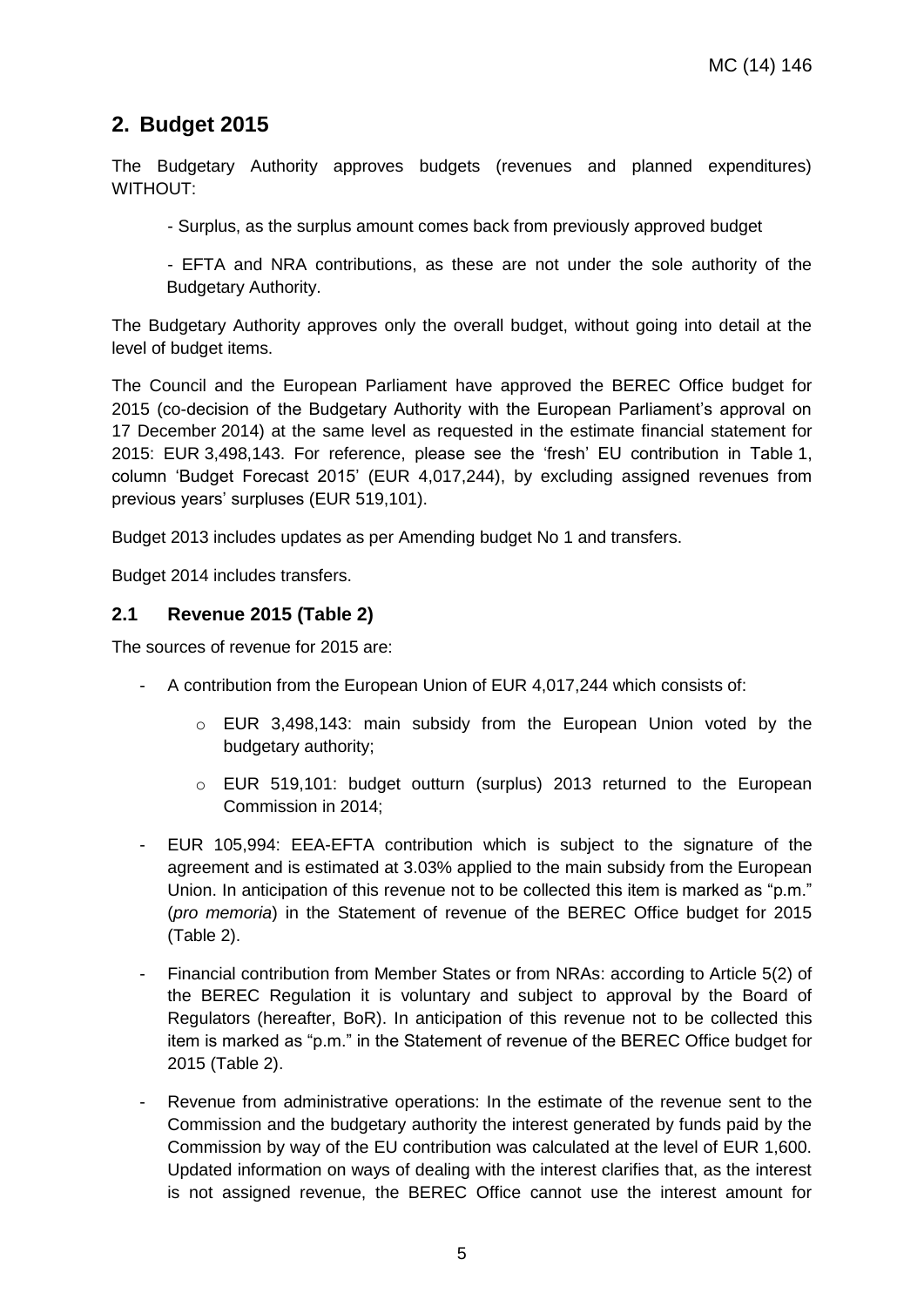expenditure. The amount should be returned together with the surplus and, therefore, will reduce the fresh credit for year N+2.

Taking into account the aforementioned information, the interest generated by funds paid by the Commission is shown in the budget as p.m. revenue item and is not considered anymore in expenditure.

The total revenue in 2015 is therefore EUR 4,017,244.

According to Article 37 (1) of the BEREC Office Financial regulation in the statement of revenue the budget of the Office shall show:

- (a) the estimated revenue of the Office for the financial year concerned (year N, i.e. 2015);
- (b) the estimated revenue for the preceding financial year (2014) and the revenue for year N-2 (2013);
- (c) appropriate remarks on each revenue line.

### <span id="page-5-0"></span>**2.2 Expenditure 2015 (Table 3)**

According to Article 11 of the BEREC Regulation, the expenditure of the Office shall cover staff (Title 1), administrative, infrastructure expenditures (Title 2) and operational expenses (Title 3).

When presenting its budget for planned expenditures, the BEREC Office is required to consider the following:

• expenditure appropriations have to be specified by Titles, Chapters, Articles and Items (budget lines);

• budgetary surplus for the year 2013 which will be used for expenditures in the current respective year (2015) has to be divided between Chapters, Articles and Items (budget lines) in proportion to the EU contribution under each Title.

According to Article 37 (2) of the BEREC Office Financial regulation in the statement of expenditure the budget of the Office shall show:

- (a) the commitment and payment appropriations for year N (2015);
- (b) the commitment and payment appropriations for the preceding financial year (2014), and the expenditure committed and the expenditure paid in year N-2 (2013) – the latter also expressed as a percentage of the budget of the Union body of year N  $(2015)$ ;...
- (d) appropriate remarks on each subdivision.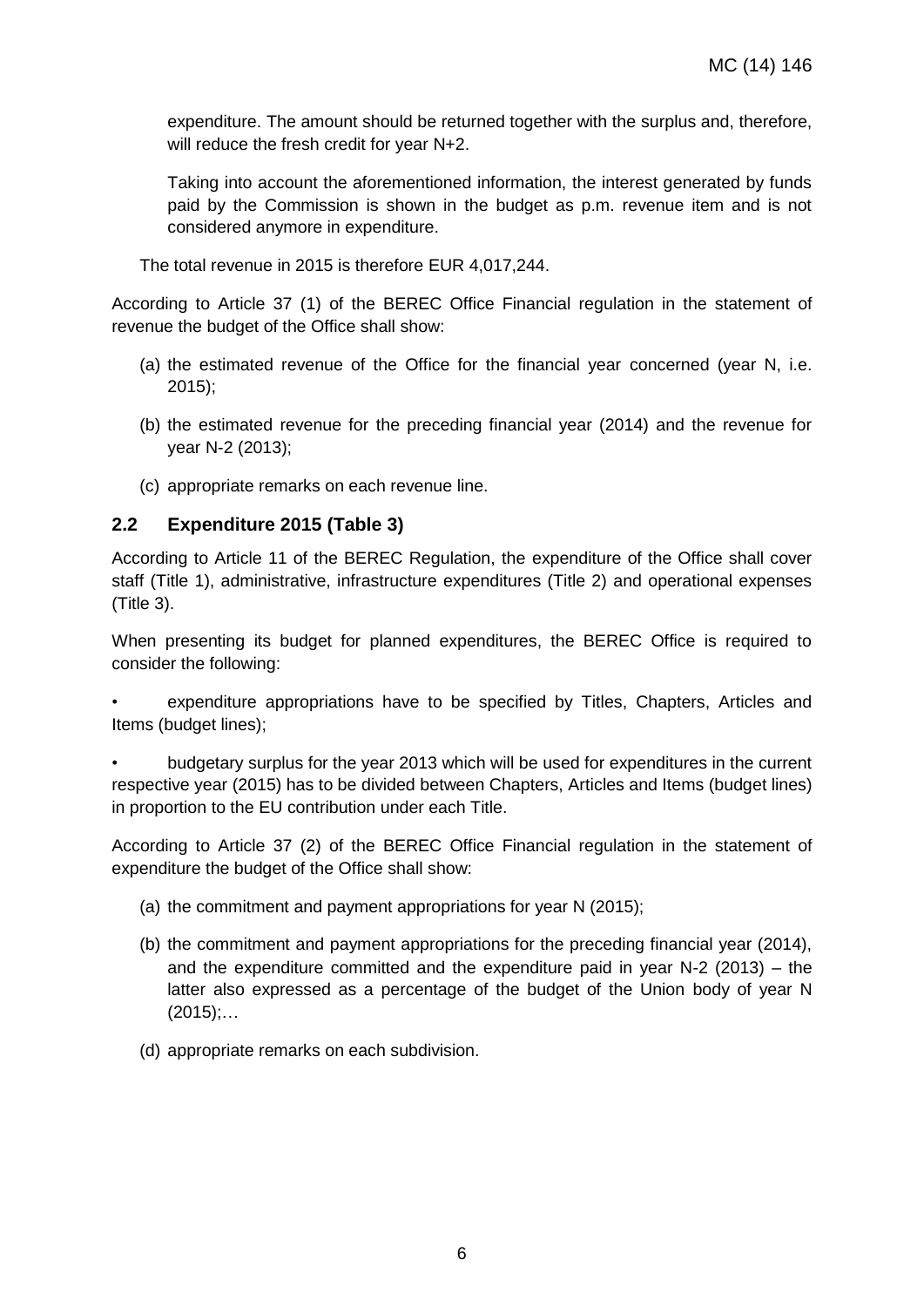# **Table 2: Statement of revenue of the BEREC Office budget for 2015**

<span id="page-6-0"></span>

|                                |                                                                                     | <b>Revenue</b> | <b>Estimated revenue</b> |             |                                                                                                                                                                                                   |
|--------------------------------|-------------------------------------------------------------------------------------|----------------|--------------------------|-------------|---------------------------------------------------------------------------------------------------------------------------------------------------------------------------------------------------|
| <b>Budget</b><br><b>Titles</b> | <b>Description</b>                                                                  | 2013           | 2014                     | 2015        | <b>Remarks</b>                                                                                                                                                                                    |
| 20                             | European Union subsidy                                                              |                |                          |             |                                                                                                                                                                                                   |
|                                |                                                                                     |                |                          |             | Regulation (EC) No 1211/2009 of the European Parliament and of the Council of 25 November                                                                                                         |
|                                |                                                                                     |                |                          |             | 2009 establishing the Body of European Regulators for Electronic Communications (BEREC) and<br>the Office (OJ L 337, 18.12.2009, p.1). Pursuant to article $11(1)(a)$ a subsidy for the Office is |
| 2000                           | European Union subsidy                                                              | 3 556 000      | 4 162 874                | 4 017 244   | entered in the Commission Section of the general EU budget                                                                                                                                        |
|                                | European Union main subsidy                                                         | 3 556 000      | 3617948                  | 3 498 143   |                                                                                                                                                                                                   |
|                                | Assigned revenues deriving from previous<br>vears' surpluses                        | 0              | 544 926                  | 519 101     | Surplus 2013                                                                                                                                                                                      |
|                                | Chapter 20                                                                          | 3 556 000      | 4 162 874                | 4 0 17 2 44 |                                                                                                                                                                                                   |
|                                | Title 2                                                                             | 3 556 000      | 4 162 874                | 4 017 244   |                                                                                                                                                                                                   |
|                                | Third countries contribution (incl. EFTA and                                        |                |                          |             |                                                                                                                                                                                                   |
| 30                             | candidate countries)<br>Third countries contribution (incl. EFTA and                |                |                          |             | Subsidy from the EFTA countries This subsidy represents a fixed percentage of the main EU                                                                                                         |
| 3000                           | candidate countries)                                                                | 0              | p.m.                     | p.m.        | subsidy. In anticipation of this revenue not to be collected this item is marked as "p.m."                                                                                                        |
|                                | Chapter 30                                                                          | $\mathbf{0}$   | p.m.                     | p.m.        |                                                                                                                                                                                                   |
|                                | Title 3                                                                             | $\bf{0}$       | p.m.                     | p.m.        |                                                                                                                                                                                                   |
| 40                             | Other contributions (Members states, NRAs,<br>etc.)                                 |                |                          |             |                                                                                                                                                                                                   |
|                                |                                                                                     |                |                          |             | Regulation (EC) No 1211/2009 of the European Parliament and of the Council of 25 November                                                                                                         |
|                                | Other contributions (Members states, NRAs,                                          |                |                          |             | 2009 establishing the Body of European Regulators for Electronic Communications (BEREC) and<br>the Office (OJ L 337, 18.12.2009, p.1). Pursuant to article 11(1)(b) shall be made on a voluntary  |
| 4000                           | $etc.$ )                                                                            | $\mathbf 0$    | p.m.                     | p.m.        | basis and used to finance specific items of operational expenditure.                                                                                                                              |
|                                | Chapter 40                                                                          | $\mathbf{0}$   | p.m.                     | p.m.        |                                                                                                                                                                                                   |
|                                | Title 4                                                                             | $\bf{0}$       | p.m.                     | p.m.        |                                                                                                                                                                                                   |
| 50                             | Administrative operations                                                           |                |                          |             |                                                                                                                                                                                                   |
| 5000                           | Administrative operations                                                           | 1 2 1 9        | p.m                      | p.m         | Other revenue from administrative operations. Starting from Budget 2015 it also includes interest<br>generated by funds paid by the Commission by way of the EU contribution.                     |
|                                |                                                                                     |                |                          |             | The interest is not assigned revenue, the BEREC Office cannot use the interest amount for                                                                                                         |
|                                | Interest generated by funds paid by the<br>Commission by way of the EU contribution | 0              | $\Omega$                 | p.m         | expenditure. The amount should be returned together with the surplus and, therefore, will reduce<br>the fresh credit for year N+2                                                                 |
|                                | Other revenue from administrative operations                                        | 1219           | p.m.                     | p.m.        |                                                                                                                                                                                                   |
|                                | Chapter 50                                                                          | 1 2 1 9        | p.m                      | p.m         |                                                                                                                                                                                                   |
|                                | Title 5                                                                             | 1 2 1 9        | p.m                      | p.m         |                                                                                                                                                                                                   |
|                                | <b>GRAND TOTAL</b>                                                                  | 3 557 219      | 4 162 874                | 4 017 244   |                                                                                                                                                                                                   |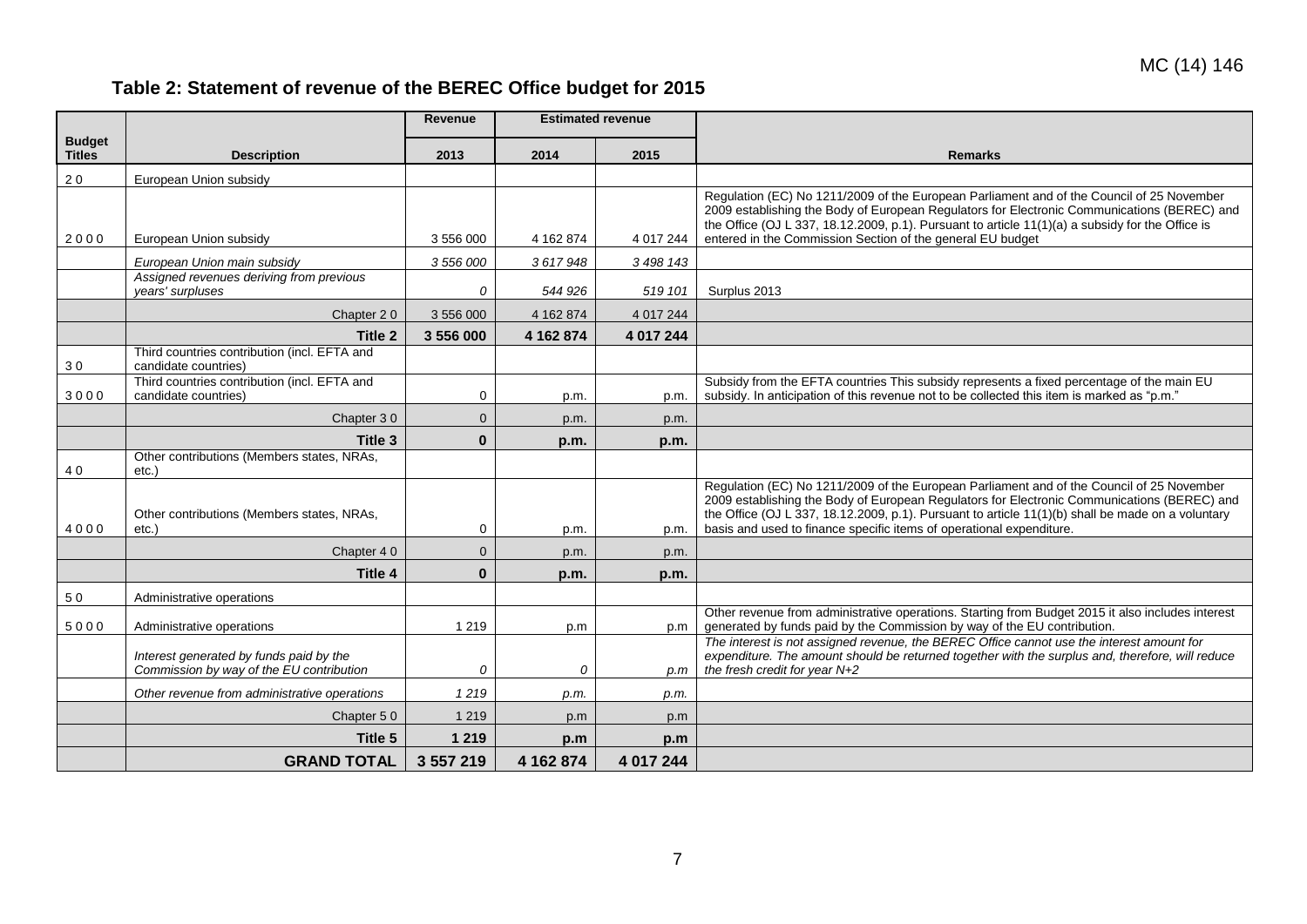| <b>Budget</b> | <b>Description</b>                                                            | <b>Outturn</b><br>2013<br>(expenditure<br>committed<br>and<br>expenditure<br>paid) | Appropriations |           | Outturn 2013/<br>2015 | <b>Remarks</b>                                          |
|---------------|-------------------------------------------------------------------------------|------------------------------------------------------------------------------------|----------------|-----------|-----------------------|---------------------------------------------------------|
| Titles        |                                                                               |                                                                                    | 2014           | 2015      | %                     |                                                         |
|               | <b>STAFF</b>                                                                  | 2 140 721                                                                          | 2 126 090      | 2 326 472 | 92.02%                | Total funding for covering personnel costs              |
|               | <b>BUILDINGS, EQUIPMENT AND MISCELLANEOUS</b><br><b>OPERATING EXPENDITURE</b> | 168 722                                                                            | 284 349        | 468 770   | 35.99                 | Total funding for covering general administrative costs |
|               | <b>OPERATIONAL EXPENDITURE</b>                                                | 810 989                                                                            | 1 752 435      | 1 222 002 | 66.37%                | Total funding for operational expenditure               |
|               | <b>GRAND TOTAL</b>                                                            | 3 120 433                                                                          | 4 162 874      | 4 017 244 | 77.68%                |                                                         |

# **Table 3: Statement of expenditure of the BEREC Office budget for 2015 – budget lines**

<span id="page-7-0"></span>

| <b>Budget</b> | <b>Description</b>                | Outturn<br>2013<br>(expenditure<br>committed<br>and<br>expenditure<br>paid) |         | <b>Appropriations</b> | Outturn 2013/<br>2015 | <b>Remarks</b>                                                                                                                                                                                                                                                                                                                                                           |
|---------------|-----------------------------------|-----------------------------------------------------------------------------|---------|-----------------------|-----------------------|--------------------------------------------------------------------------------------------------------------------------------------------------------------------------------------------------------------------------------------------------------------------------------------------------------------------------------------------------------------------------|
| <b>Titles</b> |                                   |                                                                             | 2014    | 2015                  | $\frac{9}{6}$         |                                                                                                                                                                                                                                                                                                                                                                          |
|               | <b>STAFF</b>                      |                                                                             |         |                       |                       |                                                                                                                                                                                                                                                                                                                                                                          |
| 11            | <b>STAFF IN ACTIVE EMPLOYMENT</b> |                                                                             |         |                       |                       |                                                                                                                                                                                                                                                                                                                                                                          |
| 110           | Staff in active employment        |                                                                             |         |                       |                       |                                                                                                                                                                                                                                                                                                                                                                          |
| 100           | <b>Basic salaries</b>             | 745 842                                                                     | 749 436 | 912 315               | 81.75%                | Staff Regulations applicable to officials of the European<br>Union, and in particular Articles 62, 63, 64, 65 and 66<br>thereof and Art. 2 and 19 of the Conditions of Employment<br>of Other Servants (CEOS).<br>This appropriation is intended to cover basic salaries of<br>temporary agents and the impact of salary weightings<br>applicable to their remuneration. |
| 101           | Family allowances                 | 119 071                                                                     | 141 157 | 120 000               | 99.23%                | Staff Regulations applicable to officials of the European<br>Union, and in particular Articles 42a, 42b, 62, 67, 68, 68a of<br>the Staff Regulations and Section I of Annex VII thereto.<br>This appropriation is intended to cover the household,<br>dependent child and education allowances for temporary<br>agents.                                                  |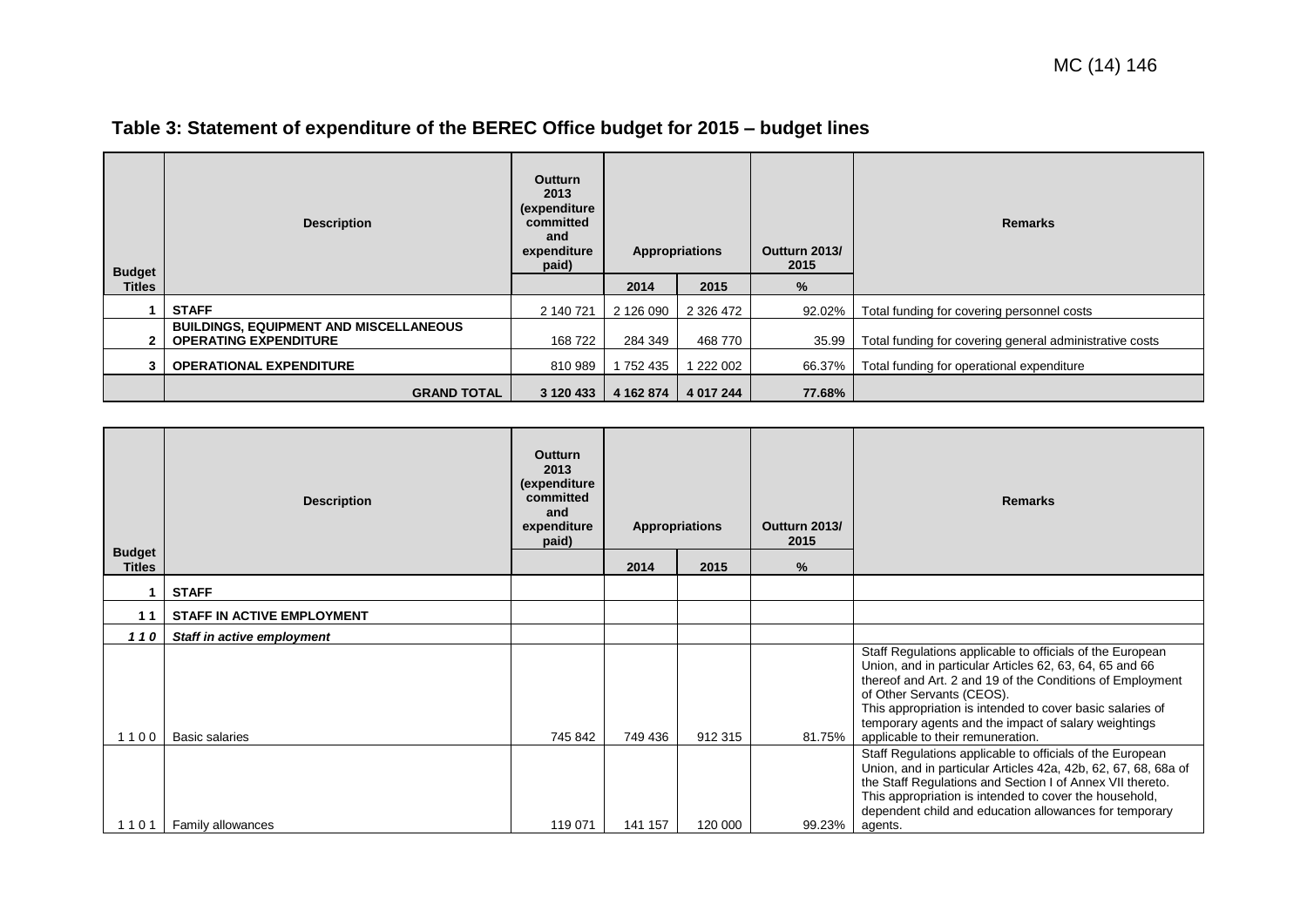| <b>Budget</b> | <b>Description</b>                                   | <b>Outturn</b><br>2013<br>(expenditure<br>committed<br>and<br>expenditure<br>paid) |           | <b>Appropriations</b> | Outturn 2013/<br>2015 | <b>Remarks</b>                                                                                                                                                                                                                                                                                                                                                                                                                                     |
|---------------|------------------------------------------------------|------------------------------------------------------------------------------------|-----------|-----------------------|-----------------------|----------------------------------------------------------------------------------------------------------------------------------------------------------------------------------------------------------------------------------------------------------------------------------------------------------------------------------------------------------------------------------------------------------------------------------------------------|
| <b>Titles</b> |                                                      |                                                                                    | 2014      | 2015                  | $\%$                  |                                                                                                                                                                                                                                                                                                                                                                                                                                                    |
| 1102          | Expatriation and foreign-residence allowances        | 145 830                                                                            | 138 950   | 146 000               | 99.88%                | Staff Regulations applicable to officials of the European<br>Union, and in particular Articles 62 and 69 thereof and<br>Article 4 of Annex VII thereto.<br>This appropriation is intended to cover the expatriation and<br>foreign-residence allowances for temporary agents.                                                                                                                                                                      |
|               | Article 110                                          | 1010743                                                                            | 1 029 543 | 1 178 315             | 85.78%                |                                                                                                                                                                                                                                                                                                                                                                                                                                                    |
| 111           | Contract staff and other staff                       |                                                                                    |           |                       |                       |                                                                                                                                                                                                                                                                                                                                                                                                                                                    |
| 1110          | Contract staff                                       | 105 425                                                                            | 133 460   | 230 000               | 45.84%                | Conditions of employment of other servants of the European<br>Union, and in particular Article 3a, 93 and Title IV thereof.<br>This appropriation is intended to cover the remuneration and<br>allowances, and the employer's social security contributions<br>for Contract Agents                                                                                                                                                                 |
|               |                                                      |                                                                                    |           |                       |                       | This appropriation is intended to cover allowances and all                                                                                                                                                                                                                                                                                                                                                                                         |
| 1111          | Seconded national experts                            | 255 253                                                                            | 184 998   | 200 000               | 127.63%               | other benefits of the seconded national experts from<br>Member States.                                                                                                                                                                                                                                                                                                                                                                             |
|               | Article 111                                          | 360 678                                                                            |           | 430 000               |                       |                                                                                                                                                                                                                                                                                                                                                                                                                                                    |
| 112           | <b>Employer's social security contributions</b>      |                                                                                    | 318 458   |                       | 83.88%                |                                                                                                                                                                                                                                                                                                                                                                                                                                                    |
| 1120          | Insurance against sickness                           | 35 580                                                                             | 33 000    | 36 000                | 98.83%                | Staff Regulations applicable to officials of the European<br>Union, and in particular Article 72 thereof. Rules on sickness<br>insurance for officials of the European Union, and in<br>particular Article 23 thereof. This appropriation is intended to<br>cover sickness insurance costs.                                                                                                                                                        |
| 1121          | Insurance against accidents and occupational disease | 5 2 7 4                                                                            | 6 0 0 0   | 5 500                 | 95.89%                | Staff Regulations applicable to officials of the European<br>Union, and in particular Article 73 thereof. This appropriation<br>is intended to cover the employer's contribution to insurance<br>against accidents and occupational diseases.                                                                                                                                                                                                      |
| 1122          | Insurance against unemployment                       | 13 201                                                                             | 12 0 25   | 13 500                | 97.79%                | Council Regulation (ECSC, EEC, Euratom) No 2799/85 of<br>27 September 1985 amending the Staff Regulations of<br>officials and the conditions of employment of other servants<br>of the European Communities (OJ L 265, 8.10.1985, p. 1).<br>Conditions of employment of other servants of the European<br>Union, and in particular Article 28a thereof. This<br>appropriation is intended to cover the costs of insurance<br>against unemployment. |
|               | 1123   Constitution or maintenance of pension rights | $\mathbf 0$                                                                        | 0         | $\mathbf 0$           |                       | Council Regulation (ECSC, EEC, Euratom) No 2799/85 of<br>27 September 1985 amending the Staff Regulations of<br>officials and the conditions of employment of other servants<br>of the European Communities (OJ L 265, 8.10.1985, p. 1).<br>Conditions of employment of other servants of the European<br>Union, and in particular Article 39 and 40 thereof. This                                                                                 |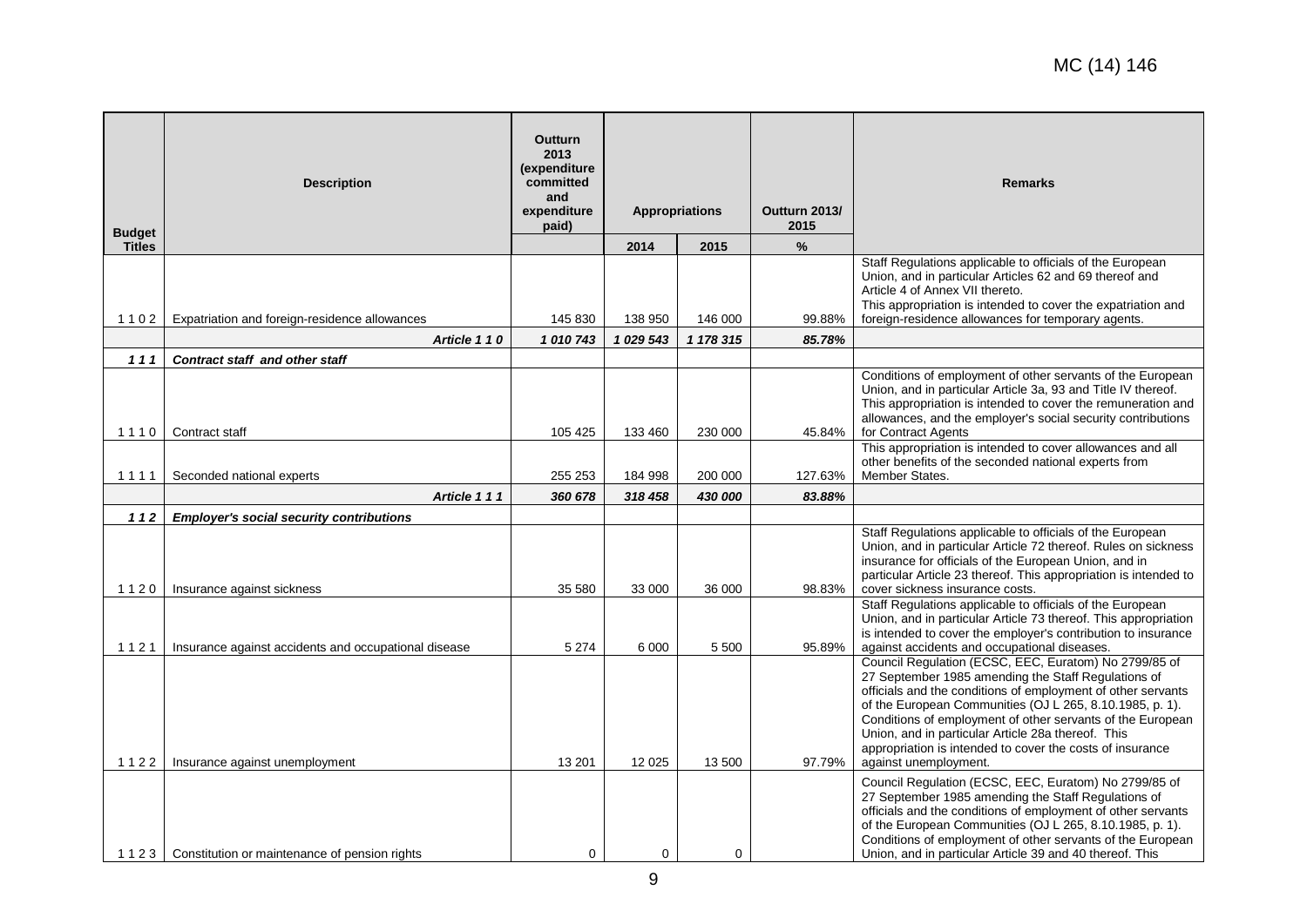| <b>Budget</b> | <b>Description</b>                                                           | <b>Outturn</b><br>2013<br>(expenditure<br>committed<br>and<br>expenditure<br>paid) |             | <b>Appropriations</b> | Outturn 2013/<br>2015 | <b>Remarks</b>                                                                                                                                                                                                                                                                                                                                                                               |
|---------------|------------------------------------------------------------------------------|------------------------------------------------------------------------------------|-------------|-----------------------|-----------------------|----------------------------------------------------------------------------------------------------------------------------------------------------------------------------------------------------------------------------------------------------------------------------------------------------------------------------------------------------------------------------------------------|
| <b>Titles</b> |                                                                              |                                                                                    | 2014        | 2015                  | $\%$                  |                                                                                                                                                                                                                                                                                                                                                                                              |
|               |                                                                              |                                                                                    |             |                       |                       | appropriation is intended to cover the costs of pension rights                                                                                                                                                                                                                                                                                                                               |
|               | Article 112                                                                  | 54 055                                                                             | 51 025      | 55 000                | 98.28%                |                                                                                                                                                                                                                                                                                                                                                                                              |
| 113           | <b>Miscellaneous allowances and grants</b>                                   |                                                                                    |             |                       |                       |                                                                                                                                                                                                                                                                                                                                                                                              |
| 1130          | Childbirth and death allowances and grants                                   | 198                                                                                | 501         | 1 0 0 0               | 19.83%                | Staff Regulations applicable to officials of the European<br>Union, and in particular Articles 70, 74 and 75 thereof.<br>Conditions of employment of other servants of the European<br>Union, and in particular Article 29 thereof. This item is<br>intended to cover the childbirth grant and, in the event of the<br>death of an official, payment of the deceased's full<br>remuneration. |
| 1131          | Travel expenses for annual leave                                             | 34 901                                                                             | 26 28 2     | 30 000                | 116.34%               | Staff Regulations applicable to officials of the European<br>Union, and in particular Article 7 of Annex VII thereto. This<br>appropriation is intended to cover the flat-rate travel<br>expenses for officials or temporary staff, their spouses and<br>dependants.                                                                                                                         |
| 1139          | Other allowances                                                             | $\mathbf 0$                                                                        | 0           | 0                     |                       | Staff Regulations applicable to officials of the European<br>Union, and in particular Article 14 of Annex VII thereto                                                                                                                                                                                                                                                                        |
|               | Article 113                                                                  | 35 099                                                                             | 26 783      | 31 000                | 113.22%               |                                                                                                                                                                                                                                                                                                                                                                                              |
| 119           | <b>Salary weightings</b>                                                     |                                                                                    |             |                       |                       |                                                                                                                                                                                                                                                                                                                                                                                              |
| 1190          | Salary weightings                                                            | $\mathbf 0$                                                                        | $\mathbf 0$ | 0                     |                       |                                                                                                                                                                                                                                                                                                                                                                                              |
| 1191          | Adjustments to remunerations                                                 | 0                                                                                  | $\mathbf 0$ | 0                     |                       | This appropriation is intended to cover the effects of any<br>salary adjustments decided by the Council during the<br>financial year                                                                                                                                                                                                                                                         |
|               | Article 119                                                                  | 0                                                                                  | 0           | 0                     |                       |                                                                                                                                                                                                                                                                                                                                                                                              |
|               | <b>CHAPTER 11</b>                                                            | 1 460 575                                                                          | 1425809     | 1 694 315             | 86.20%                |                                                                                                                                                                                                                                                                                                                                                                                              |
| $12$          | <b>MISCELLANEOUS EXPENDITURE ON STAFF</b><br><b>RECRUITMENT AND TRANSFER</b> |                                                                                    |             |                       |                       |                                                                                                                                                                                                                                                                                                                                                                                              |
| 120           | <b>Recruitment expenses</b>                                                  |                                                                                    |             |                       |                       |                                                                                                                                                                                                                                                                                                                                                                                              |
|               | 1200   Travel expenses                                                       | 11 066                                                                             | 62 650      | 28 000                | 39.52%                | Decision MC (11) 24 of BEREC Office Management<br>Committee on Reimbursement of expenses of participants<br>to selection/recruitment procedures, PMO fees for<br>candidates applications                                                                                                                                                                                                     |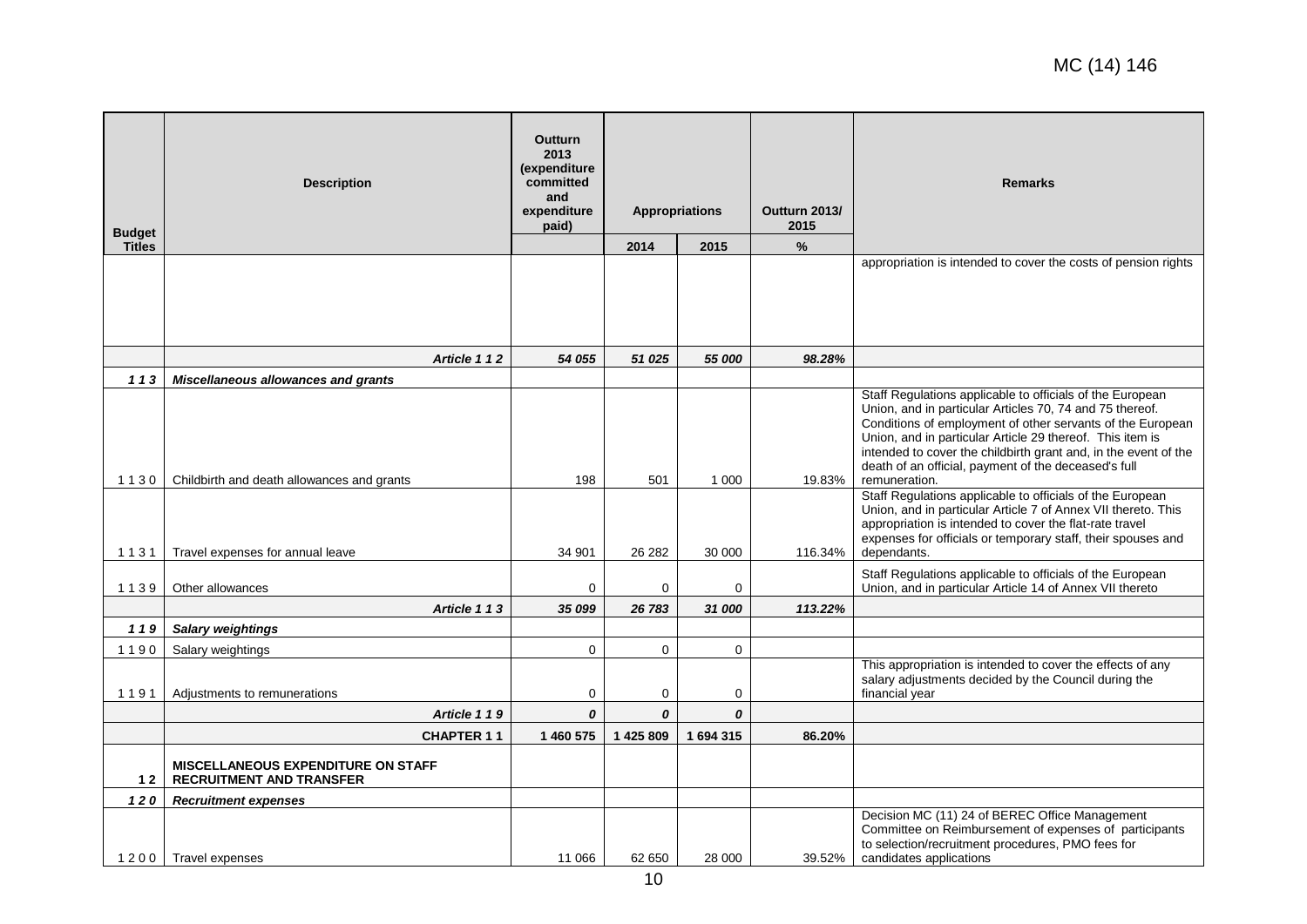| <b>Budget</b> | <b>Description</b>                                 | <b>Outturn</b><br>2013<br>(expenditure<br>committed<br>and<br>expenditure<br>paid) | <b>Appropriations</b> |         | Outturn 2013/<br>2015 | <b>Remarks</b>                                                                                                                                                                                                                                                                                                                                                                                                     |
|---------------|----------------------------------------------------|------------------------------------------------------------------------------------|-----------------------|---------|-----------------------|--------------------------------------------------------------------------------------------------------------------------------------------------------------------------------------------------------------------------------------------------------------------------------------------------------------------------------------------------------------------------------------------------------------------|
| <b>Titles</b> |                                                    |                                                                                    | 2014                  | 2015    | $\%$                  |                                                                                                                                                                                                                                                                                                                                                                                                                    |
| 1201          | Miscellaneous expenditure on staff recruitment     | 61 557                                                                             | 1 500                 | 5 0 0 0 | 1231.14%              | This appropriation is intended to cover miscellaneous<br>expenditure for publishing vacancy notices, involved in<br>recruitment procedures, the fees for the use of EPSO CAST<br>database as stipulated in the SLA between the European<br>Personnel Selection Office (EPSO) and Regulatory<br>Agencies.                                                                                                           |
|               | Article 120                                        | 72 623                                                                             | 64 150                | 33 000  | 220.07%               |                                                                                                                                                                                                                                                                                                                                                                                                                    |
| $121$         | Expenses on entering/leaving                       |                                                                                    |                       |         |                       |                                                                                                                                                                                                                                                                                                                                                                                                                    |
| 1210          | Travel expenses on entering/leaving                | 893                                                                                | 7 500                 | 2 0 0 0 | 44.67%                | Staff Regulations applicable to officials of the European<br>Union, and in particular Articles 20 and 71 thereof and<br>Article 7 of Annex VII thereto. This appropriation is intended<br>to cover the travel expenses of staff (including members of<br>their families).                                                                                                                                          |
| 1211          | Installation, resettlement and transfer allowances | 10814                                                                              | 8667                  | 10 000  | 108.14%               | Staff Regulations applicable to officials of the European<br>Union, and in particular Articles 5 and 6 of Annex VII thereto<br>and Art. 23 of the CEOS.<br>This appropriation is intended to cover the installation<br>allowances for temporary agents obliged to change<br>residence after taking up their appointment or when they<br>definitively cease their duties and settle elsewhere.                      |
|               |                                                    |                                                                                    |                       |         |                       | Staff Regulations applicable to officials of the European<br>Union, and in particular Articles 20 and 71 thereof and<br>Article 9 of Annex VII thereto.<br>This appropriation is intended to cover the removal costs of<br>temporary agents obliged to change residence after taking<br>up their appointment or when transferred to a new place of<br>work or when they definitively cease their duties and settle |
| 1212          | Removal expenses                                   | $\mathbf 0$                                                                        | 6 0 0 0               | 4 0 0 0 | $0.00\%$              | elsewhere.<br>Staff Regulations applicable to officials of the European                                                                                                                                                                                                                                                                                                                                            |
| 1213          | Daily subsistence allowances                       | 16 803                                                                             | 11 100                | 15 000  | 112.02%               | Union, and in particular Articles 20 and 71 thereof and<br>Article 10 of Annex VII thereto, as well as Articles 25 and 92<br>of the Conditions of Employment of other Servants. This<br>appropriation is intended to cover the daily subsistence<br>allowances due to staff able to prove that they were obliged<br>to change their place of residence after taking up their duties<br>(including transfer).       |
|               | Article 121                                        | 28 510                                                                             | 33 267                | 31 000  | 91.97%                |                                                                                                                                                                                                                                                                                                                                                                                                                    |
|               | <b>CHAPTER 12</b>                                  | 101 133                                                                            | 97 417                | 64 000  | 158.02%               |                                                                                                                                                                                                                                                                                                                                                                                                                    |
| 13            | <b>MISSIONS AND DUTY TRAVEL</b>                    |                                                                                    |                       |         |                       |                                                                                                                                                                                                                                                                                                                                                                                                                    |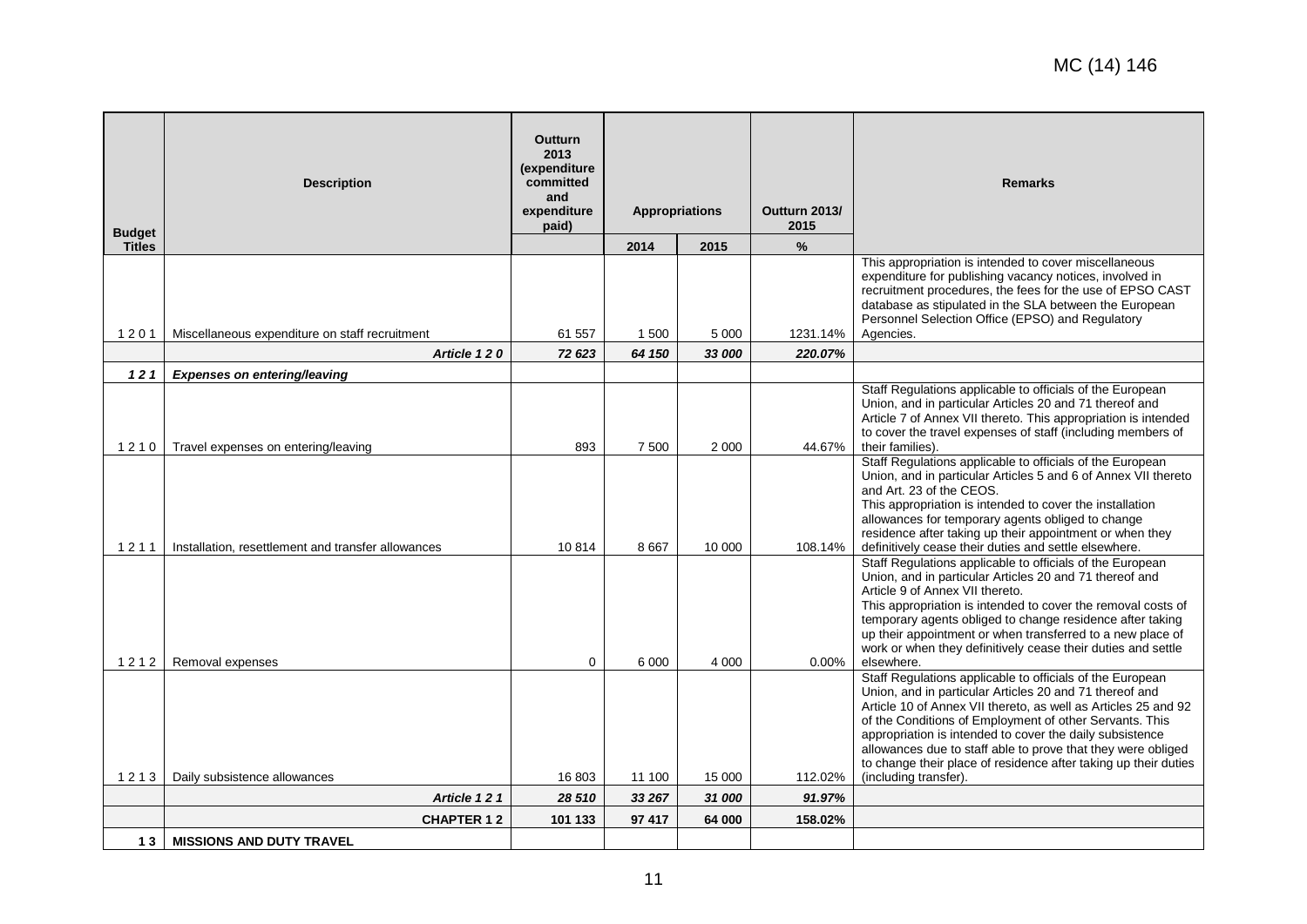| <b>Budget</b> | <b>Description</b>                                                         | <b>Outturn</b><br>2013<br>(expenditure<br>committed<br>and<br>expenditure<br>paid) | <b>Appropriations</b> |                 | Outturn 2013/<br>2015 | <b>Remarks</b>                                                                                                                                                                                                                                                                                                                                               |
|---------------|----------------------------------------------------------------------------|------------------------------------------------------------------------------------|-----------------------|-----------------|-----------------------|--------------------------------------------------------------------------------------------------------------------------------------------------------------------------------------------------------------------------------------------------------------------------------------------------------------------------------------------------------------|
| <b>Titles</b> |                                                                            |                                                                                    | 2014                  | 2015            | $\%$                  |                                                                                                                                                                                                                                                                                                                                                              |
| 1300          | Mission expenses, duty travel expenses and other ancillary<br>expenditure  | 186 444                                                                            | 205 881               | 195 000         | 95.61%                | This appropriation is intended to cover expenditure on travel,<br>the payment of daily mission allowances and the ancillary or<br>exceptional expenses incurred by staff in the interest of the<br>service, in accordance with the provisions of the Staff<br>Regulations applicable to officials of the European Union<br>and PMO fees related to missions. |
|               | <b>CHAPTER 13</b>                                                          | 186 444                                                                            | 205 881               | 195 000         | 95.61%                |                                                                                                                                                                                                                                                                                                                                                              |
| $14$          | <b>SOCIOMEDICAL SERVICES</b>                                               |                                                                                    |                       |                 |                       |                                                                                                                                                                                                                                                                                                                                                              |
| 140           | <b>Medical service</b>                                                     |                                                                                    |                       |                 |                       |                                                                                                                                                                                                                                                                                                                                                              |
| 1400          | Medical service<br>Article 140                                             | 3042<br>3 0 4 2                                                                    | 5750<br>5 7 5 0       | 7 0 0 0<br>7000 | 43.46%<br>43.46%      | This appropriation is intended to cover the costs of annual<br>medical inspections and of reviewing the health and safety<br>conditions at work, medical checks linked to recruitment and<br>other services provided by the Medical Service.                                                                                                                 |
|               |                                                                            |                                                                                    |                       |                 |                       |                                                                                                                                                                                                                                                                                                                                                              |
|               | <b>CHAPTER 14</b>                                                          | 3 0 4 2                                                                            | 5750                  | 7 000           | 43.46%                |                                                                                                                                                                                                                                                                                                                                                              |
| 15            | <b>TRAININGS</b>                                                           |                                                                                    |                       |                 |                       |                                                                                                                                                                                                                                                                                                                                                              |
| 150           | <b>Training</b>                                                            |                                                                                    |                       |                 |                       | This appropriation is intended to cover the costs of language                                                                                                                                                                                                                                                                                                |
| 1500          | Training                                                                   | 65 861                                                                             | 71 568                | 70 000          | 94.09%                | and other training needs.                                                                                                                                                                                                                                                                                                                                    |
|               | Article 150                                                                | 65 861                                                                             | 71 568                | 70 000          | 94.09%                |                                                                                                                                                                                                                                                                                                                                                              |
|               | <b>CHAPTER 15</b>                                                          | 65861                                                                              | 71 568                | 70 000          | 94.09%                |                                                                                                                                                                                                                                                                                                                                                              |
| 16            | <b>EXTERNAL SER VICES</b>                                                  |                                                                                    |                       |                 |                       |                                                                                                                                                                                                                                                                                                                                                              |
| 1600          | <b>External services</b>                                                   | 318 669                                                                            | 311 614               | 290 157         | 109.83%               | This appropriation is intended to cover the costs of interim<br>staff and external services such as those provided by PMO<br>for calculation of salaries and allowances, Translation<br>Centre for BEREC Office staff related translation and other<br>language requests and vacancies publications in OJ.                                                   |
|               | <b>CHAPTER 16</b>                                                          | 318 669                                                                            | 311 614               | 290 157         | 109.83%               |                                                                                                                                                                                                                                                                                                                                                              |
| 17            | <b>REPRESENTATION AND MISCELLANEOUS STAFF</b><br><b>COSTS</b>              |                                                                                    |                       |                 |                       |                                                                                                                                                                                                                                                                                                                                                              |
| 1700          | Representation, receptions and events, and miscellaneous<br>staff expenses | 4 9 9 7                                                                            | 8 0 5 0               | 6 0 0 0         | 83.29%                | This appropriation is intended to cover the costs of<br>representation, receptions, team events and other staff<br>related expenses (e.g. badges for entry into Ecomm<br>buildings in accordance with SLA with DG HR, Secretariat of<br>Inter-Agencies Network, Staff Committee meetings etc).                                                               |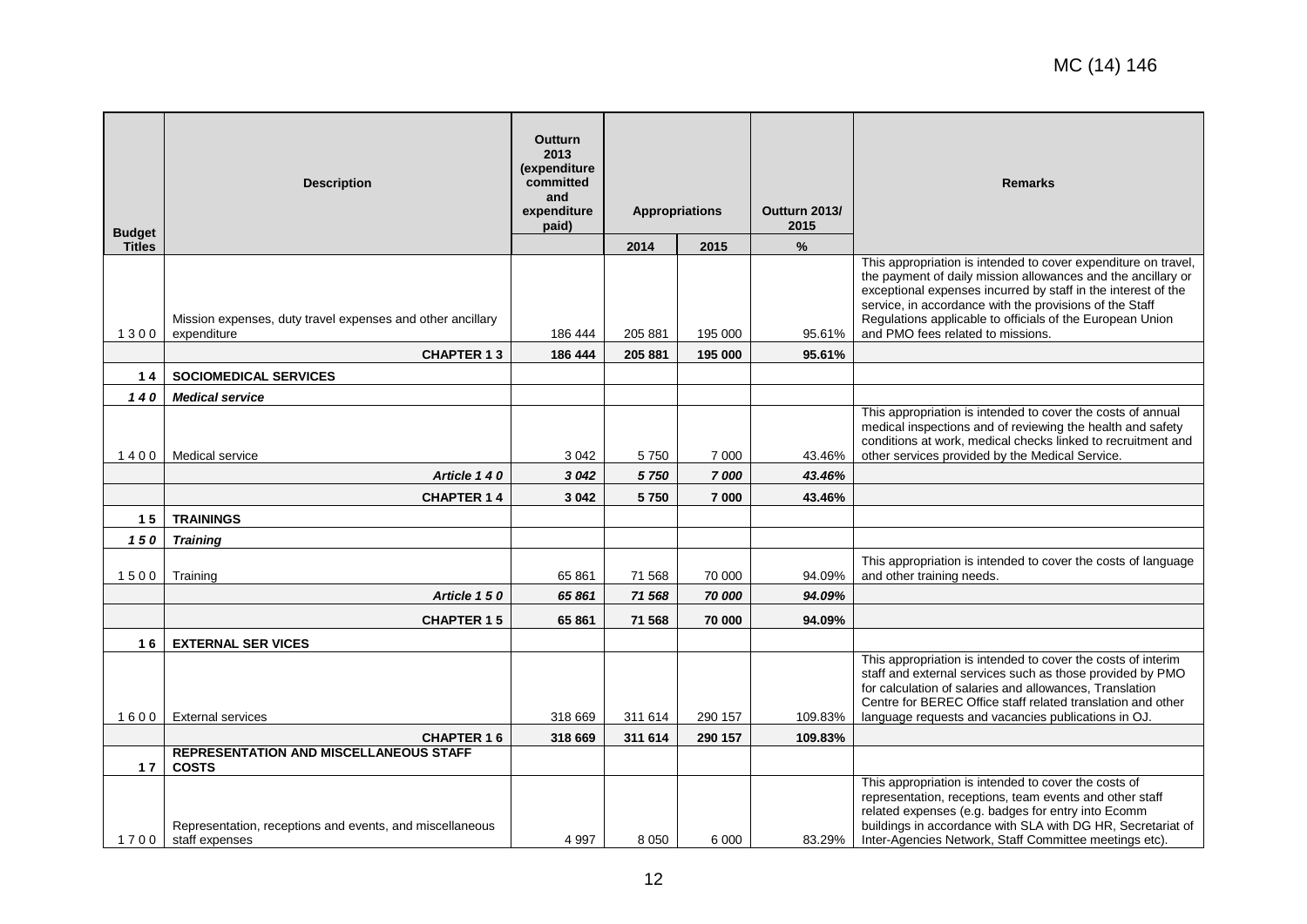| <b>Budget</b> | <b>Description</b>                                                            | Outturn<br>2013<br>(expenditure<br>committed<br>and<br>expenditure<br>paid) |             | <b>Appropriations</b> | Outturn 2013/<br>2015 | <b>Remarks</b>                                                                                                                                                                                                                                                                                                                                                                                    |
|---------------|-------------------------------------------------------------------------------|-----------------------------------------------------------------------------|-------------|-----------------------|-----------------------|---------------------------------------------------------------------------------------------------------------------------------------------------------------------------------------------------------------------------------------------------------------------------------------------------------------------------------------------------------------------------------------------------|
| <b>Titles</b> |                                                                               |                                                                             | 2014        | 2015                  | $\%$                  |                                                                                                                                                                                                                                                                                                                                                                                                   |
|               | <b>CHAPTER 17</b>                                                             | 4 9 9 7                                                                     | 8 0 5 0     | 6 000                 | 83.29%                |                                                                                                                                                                                                                                                                                                                                                                                                   |
|               | TITLE 1                                                                       | 2 140 721                                                                   | 2 126 090   | 2 3 2 6 4 7 2         | 92.02%                |                                                                                                                                                                                                                                                                                                                                                                                                   |
| $\mathbf{2}$  | <b>BUILDINGS, EQUIPMENT AND MISCELLANEOUS</b><br><b>OPERATING EXPENDITURE</b> |                                                                             |             |                       |                       |                                                                                                                                                                                                                                                                                                                                                                                                   |
| 20            | RENTAL OF BUILDINGS AND ASSOCIATED COSTS                                      |                                                                             |             |                       |                       |                                                                                                                                                                                                                                                                                                                                                                                                   |
| 200           | <b>Buildings and associated costs</b>                                         |                                                                             |             |                       |                       |                                                                                                                                                                                                                                                                                                                                                                                                   |
| 2000          | Rent                                                                          | 23 519                                                                      | 30 000      | 68 000                | 34.59%                | This appropriation is intended to cover the payment of rents<br>for buildings or parts of buildings occupied by the Agency<br>and the hiring of parking spaces.                                                                                                                                                                                                                                   |
| 2001          | Insurance                                                                     | 953                                                                         | 1 0 0 0     | 1 200                 | 79.40%                | This appropriation is intended to cover the insurance policy<br>premiums in respect of the buildings or parts of buildings<br>occupied by the Agency and their contents.                                                                                                                                                                                                                          |
| 2002          | Water, gas, electricity and heating                                           | 19 309                                                                      | 25 050      | 20 000                | 96.55%                | This appropriation is intended to cover current expenditure<br>and other communal charges related to the Agency's<br>premises.                                                                                                                                                                                                                                                                    |
| 2003          | Cleaning                                                                      | $\mathbf 0$                                                                 | $\mathbf 0$ | 0                     |                       | This appropriation is intended to cover the cleaning services<br>of the Agency's premises.                                                                                                                                                                                                                                                                                                        |
| 2004          | Fitting-out and maintenance of premises                                       | $\Omega$                                                                    | 10 000      | 2 0 0 0               | 0.00%                 | This appropriation is intended to cover the fitting-out of the<br>premises and repairs in the building.                                                                                                                                                                                                                                                                                           |
| 2005          | Security and surveillance of buildings                                        | 19 936                                                                      | 19 937      | 20 000                | 99.68%                | This appropriation is intended to cover expenditures on<br>buildings connected with security and surveillance, in<br>particular contracts governing building security, hire and<br>replenishment of extinguishers, purchase and maintenance<br>of fire-fighting equipment, replacement of equipment for<br>officials acting as voluntary firemen, costs of carrying out<br>statutory inspections. |
|               | Other expenditure relating to the acquisition, construction or                |                                                                             |             |                       |                       | The appropriation is intended to cover expenditure on<br>buildings not specially provided for in the articles in Chapter<br>20, for example market survey costs for rent of buildings,<br>and costs of departmental removals and other handling                                                                                                                                                   |
| 2009          | maintenance of a building                                                     | $\mathbf 0$                                                                 | 0           | 0                     |                       | costs.                                                                                                                                                                                                                                                                                                                                                                                            |
|               | Article 200                                                                   | 63717                                                                       | 85 987      | 111 200               | 57.30%                |                                                                                                                                                                                                                                                                                                                                                                                                   |
|               | <b>CHAPTER 20</b>                                                             | 63717                                                                       | 85 987      | 111 200               | 57.30%                |                                                                                                                                                                                                                                                                                                                                                                                                   |
| 21            | <b>INFORMATION TECHNOLOGY PURCHASES</b>                                       |                                                                             |             |                       |                       |                                                                                                                                                                                                                                                                                                                                                                                                   |
| 210           | Information technology purchases                                              |                                                                             |             |                       |                       |                                                                                                                                                                                                                                                                                                                                                                                                   |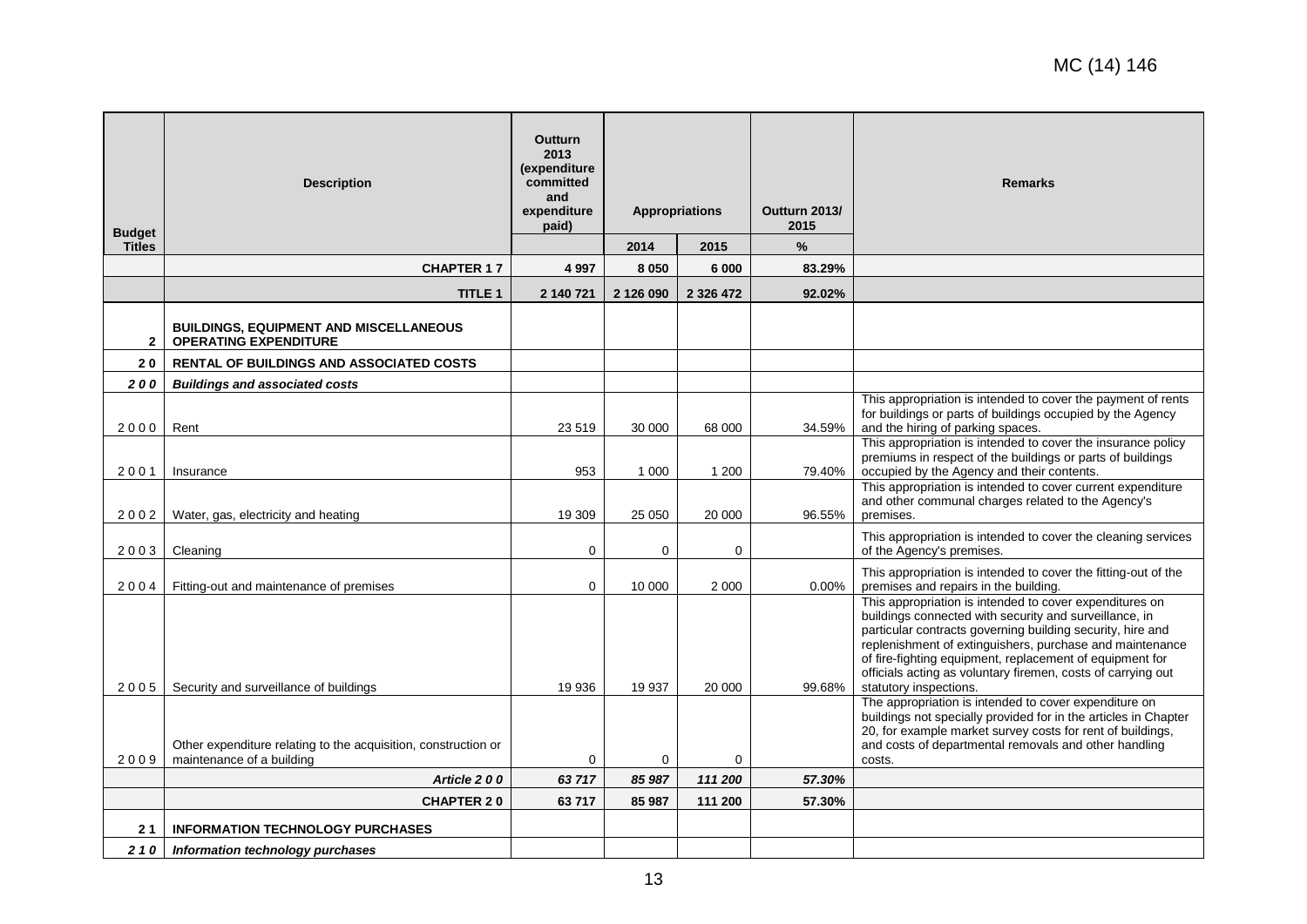| <b>Budget</b> | <b>Description</b>                                      | <b>Outturn</b><br>2013<br>(expenditure<br>committed<br>and<br>expenditure<br>paid) | <b>Appropriations</b> |         | Outturn 2013/<br>2015 | <b>Remarks</b>                                                                                                                                                                                                                                                |
|---------------|---------------------------------------------------------|------------------------------------------------------------------------------------|-----------------------|---------|-----------------------|---------------------------------------------------------------------------------------------------------------------------------------------------------------------------------------------------------------------------------------------------------------|
| <b>Titles</b> |                                                         |                                                                                    | 2014                  | 2015    | $\%$                  |                                                                                                                                                                                                                                                               |
| 2100          | Computer equipment                                      | 5898                                                                               | 6736                  | 30 000  | 19.66%                | This appropriation is intended to cover the costs of<br>purchasing computer equipment and other hardware.                                                                                                                                                     |
| 2101          | Software                                                | 1 6 5 4                                                                            | 30 400                | 162 000 | 1.02%                 | This appropriation is intended to cover the costs of software.                                                                                                                                                                                                |
| 2102          | Other external data processing services                 | 44 984                                                                             | 51 137                | 44 500  | 101.09%               | This appropriation is intended to cover external data<br>processing services, including the ABAC annual and hosting<br>fees, fees for maintaining of computer equipment,<br>applications and SAP support, the fees for procurement of<br>external IT services |
|               | Article 2 1 0                                           | 52 536                                                                             | 88 273                | 236 500 | 22.21%                |                                                                                                                                                                                                                                                               |
|               | <b>CHAPTER 21</b>                                       | 52 536                                                                             | 88 273                | 236 500 | 22.21%                |                                                                                                                                                                                                                                                               |
| 22            | <b>MOVABLE PROPERTY AND ASSOCIATED COSTS</b>            |                                                                                    |                       |         |                       |                                                                                                                                                                                                                                                               |
| 220           | Technical installations and electronic office equipment |                                                                                    |                       |         |                       |                                                                                                                                                                                                                                                               |
| 2200          | Technical installations and electronic office equipment | $\mathbf 0$                                                                        | 5 0 0 0               | 600     | 0.00%                 | This appropriation is to cover the costs of technical<br>installations and electronic office equipment.                                                                                                                                                       |
|               | Article 220                                             | $\boldsymbol{0}$                                                                   | 5 000                 | 600     | $0.00\%$              |                                                                                                                                                                                                                                                               |
| 221           | <b>Furniture</b>                                        |                                                                                    |                       |         |                       |                                                                                                                                                                                                                                                               |
| 2210          | Furniture                                               | 14 9 24                                                                            | 10 000                | 5 0 0 0 | 298.48%               | This appropriation is to cover the costs of purchasing,<br>leasing, and repairs of furniture.                                                                                                                                                                 |
|               | Article 221                                             | 14 9 24                                                                            | 10 000                | 5 000   | 298.48%               |                                                                                                                                                                                                                                                               |
| 229           | Other movable property and associated costs             |                                                                                    |                       |         |                       |                                                                                                                                                                                                                                                               |
| 2290          | Books, newspapers and documentation                     | 0                                                                                  | 17 351                | 1 0 0 0 | $0.00\%$              | This appropriation is intended to cover the purchase of<br>publications, newspapers, periodicals, and subscriptions to<br>information services                                                                                                                |
| 2291          | Cars, transport vehicles, and maintenance and repairs   | $\mathbf 0$                                                                        | $\mathbf 0$           | 0       |                       | This appropriation is to cover the costs of cars, transport<br>vehicles, maintenance and repairs                                                                                                                                                              |
| 2299          | Other movable property, and maintenance and repairs     | 0                                                                                  | 0                     | 1 0 0 0 | $0.00\%$              | This appropriation is to cover the costs of maintenance and<br>repairs of equipment.                                                                                                                                                                          |
|               | Article 229                                             | 0                                                                                  | 17351                 | 2000    | $0.00\%$              |                                                                                                                                                                                                                                                               |
|               | <b>CHAPTER 22</b>                                       | 14 9 24                                                                            | 32 351                | 7600    | 196.37%               |                                                                                                                                                                                                                                                               |
| 23            | <b>CURRENT ADMINISTRATIVE EXPENDITURE</b>               |                                                                                    |                       |         |                       |                                                                                                                                                                                                                                                               |
| 230           | <b>Stationery and office supplies</b>                   |                                                                                    |                       |         |                       |                                                                                                                                                                                                                                                               |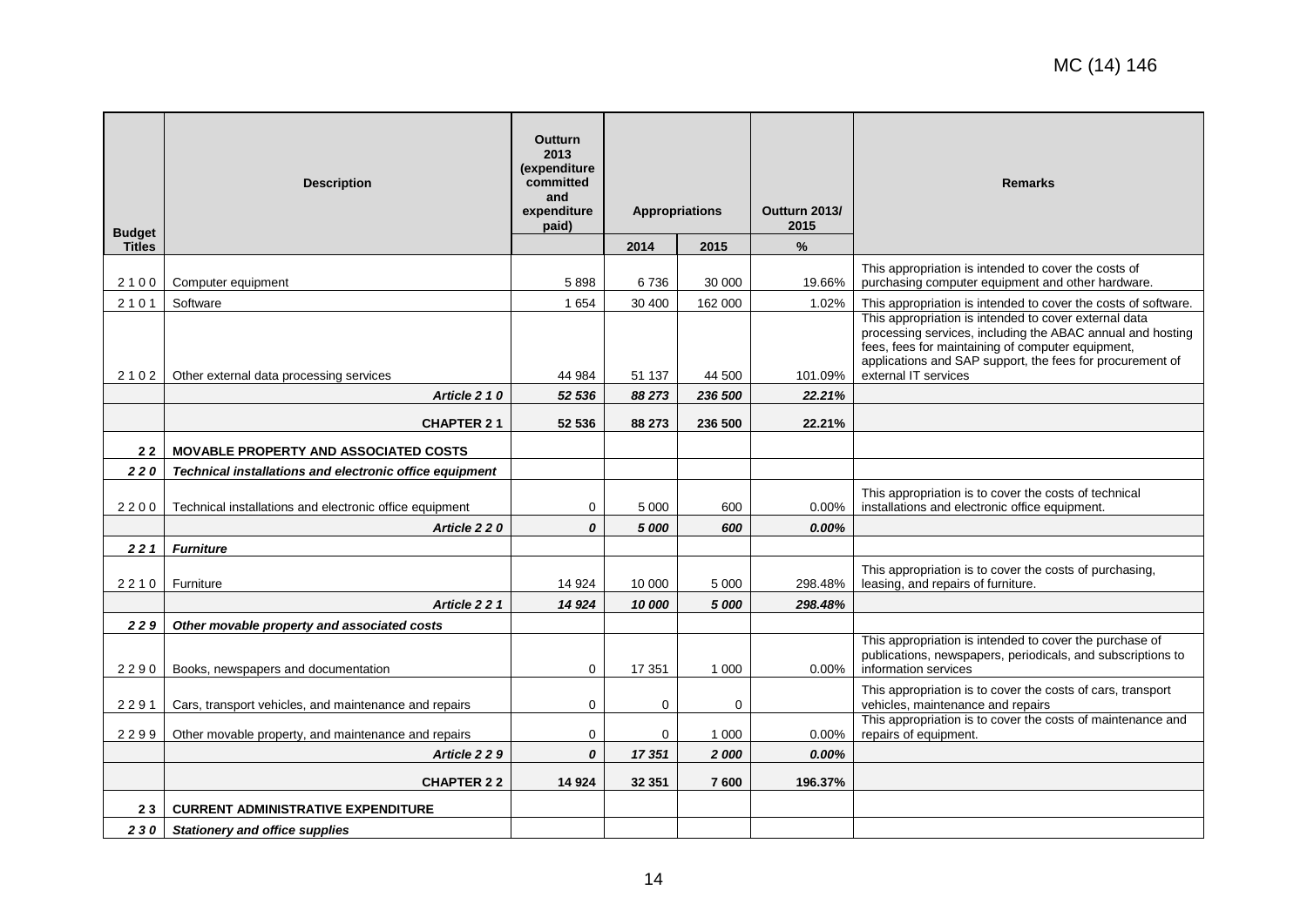| <b>Budget</b> | <b>Description</b>               | Outturn<br>2013<br>(expenditure<br>committed<br>and<br>expenditure<br>paid) | <b>Appropriations</b> |         | Outturn 2013/<br>2015 | <b>Remarks</b>                                                                                                                                                                                                                    |
|---------------|----------------------------------|-----------------------------------------------------------------------------|-----------------------|---------|-----------------------|-----------------------------------------------------------------------------------------------------------------------------------------------------------------------------------------------------------------------------------|
| <b>Titles</b> |                                  |                                                                             | 2014                  | 2015    | $\%$                  |                                                                                                                                                                                                                                   |
| 2300          | Stationery and office supplies   | 8 1 2 7                                                                     | 5 0 0 0               | 11 000  | 73.89%                | This appropriation is intended to cover the purchase of<br>stationery and various office supplies (including drinking<br>water for the Office).                                                                                   |
|               | Article 2 3 0                    | 8 1 2 7                                                                     | 5 000                 | 11 000  | 73.89%                |                                                                                                                                                                                                                                   |
| 232           | <b>Financial charges</b>         |                                                                             |                       |         |                       |                                                                                                                                                                                                                                   |
| 2320          | Bank charges                     | 230                                                                         | 500                   | 300     | 76.66%                | This appropriation is intended to cover bank charges,<br>interest paid and other related costs such as hiring of a bank<br>safe deposit box, etc.                                                                                 |
| 2321          | Exchange rate losses             | $\mathbf 0$                                                                 | 0                     | 0       |                       | This appropriation is intended to cover exchange rate losses<br>incurred by the Agency in the management of its budget, in<br>so far as such losses cannot be offset against exchange rate<br>gains.                              |
| 2329          | Other financial charges          | $\mathbf 0$                                                                 | 12 659                | 0       |                       | This appropriation is intended to cover other financial<br>charges (e.g. External Audit service).                                                                                                                                 |
|               | Article 232                      | 230                                                                         | 13 159                | 300     | 76.66%                |                                                                                                                                                                                                                                   |
| 233           | <b>Legal expenses</b>            |                                                                             |                       |         |                       |                                                                                                                                                                                                                                   |
| 2330          | Legal expenses                   | 11 250                                                                      | 10 000                | 75 000  | 15.00%                | This appropriation is intended to cover the Agency's legal<br>expenses.                                                                                                                                                           |
| 2331          | Damages                          | $\mathbf 0$                                                                 | 6 0 0 0               | 0       |                       | This appropriation is intended to cover the costs of damages<br>payable                                                                                                                                                           |
|               | Article 2 3 3                    | 11 250                                                                      | 16 000                | 75 000  | 15.00%                |                                                                                                                                                                                                                                   |
| 235           | Other operating expenses         |                                                                             |                       |         |                       |                                                                                                                                                                                                                                   |
| 2350          | Miscellaneous insurances         | $\Omega$                                                                    | $\mathbf{0}$          | 3 0 0 0 | $0.00\%$              | This appropriation is intended to cover the special<br>insurances.                                                                                                                                                                |
| 2359          | Other operating expenses         | 0                                                                           | 13 100                | 2670    | $0.00\%$              | This appropriation is intended to cover other operating<br>expenditure not specifically provided for, including BEREC<br>Office budget publication in OJ, translations related to the<br>BEREC Office budgetary and legal issues. |
|               | Article 235                      | 0                                                                           | 13 100                | 5 670   | 0.00%                 |                                                                                                                                                                                                                                   |
|               | <b>CHAPTER 23</b>                | 19 607                                                                      | 47 259                | 91 970  | 21.32%                |                                                                                                                                                                                                                                   |
| 24            | POSTAGE AND TELECOMM.            |                                                                             |                       |         |                       |                                                                                                                                                                                                                                   |
|               |                                  |                                                                             |                       |         |                       | This appropriation is intended to cover post office and                                                                                                                                                                           |
| 2400          | Postage and delivery charges     | 1 3 9 7                                                                     | 1 500                 | 1500    | 93.14%                | special courier costs.<br>This appropriation is intended to cover the costs of                                                                                                                                                    |
|               | 2410   Telecommunication charges | 16 541                                                                      | 18 979                | 20 000  | 82.70%                | telecommunications, including IP telephony, Internet<br>connectivity, sTesta and mobile communication costs.                                                                                                                      |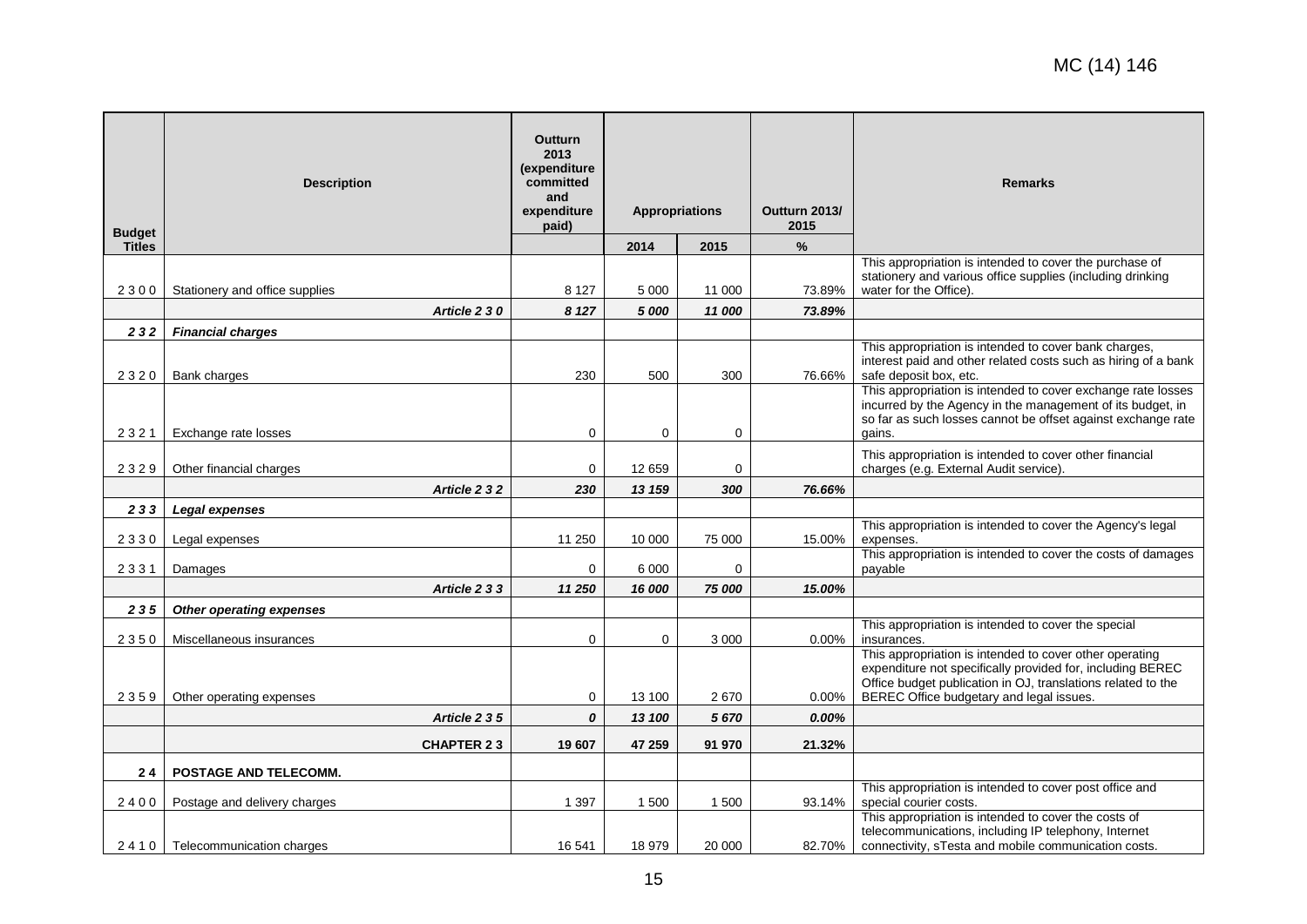| <b>Budget</b> | <b>Description</b>                                                        | Outturn<br>2013<br>(expenditure<br>committed<br>and<br>expenditure<br>paid) | <b>Appropriations</b> |              | Outturn 2013/<br>2015 | <b>Remarks</b>                                                                                                                                                                                                                                                                        |
|---------------|---------------------------------------------------------------------------|-----------------------------------------------------------------------------|-----------------------|--------------|-----------------------|---------------------------------------------------------------------------------------------------------------------------------------------------------------------------------------------------------------------------------------------------------------------------------------|
| <b>Titles</b> |                                                                           |                                                                             | 2014                  | 2015         | %                     |                                                                                                                                                                                                                                                                                       |
|               | <b>CHAPTER 24</b>                                                         | 17938                                                                       | 20 479                | 21 500       | 83.43%                |                                                                                                                                                                                                                                                                                       |
| 25            | <b>EXPENDITURE ON FORMAL AND OTHER MEETINGS</b>                           |                                                                             |                       |              |                       |                                                                                                                                                                                                                                                                                       |
| 2500          | Meetings in general                                                       | $\mathbf 0$                                                                 | 10 000                | $\mathbf 0$  |                       | This appropriation is intended to cover the costs of<br>promotional meetings, such as meetings with local<br>authorities, boards of NRAs etc                                                                                                                                          |
|               | <b>CHAPTER 25</b>                                                         | $\mathbf{0}$                                                                | 10 000                | $\mathbf{0}$ |                       |                                                                                                                                                                                                                                                                                       |
|               | <b>TITLE 2</b>                                                            | 168722                                                                      | 284 349               | 468770       | 35.99%                |                                                                                                                                                                                                                                                                                       |
| 3             | <b>OPERATIONAL EXPENDITURE</b>                                            |                                                                             |                       |              |                       |                                                                                                                                                                                                                                                                                       |
| 30            | Support to implementation of BEREC WP 2015                                |                                                                             |                       |              |                       |                                                                                                                                                                                                                                                                                       |
| 300           | Support to implementation of BEREC WP 2015                                |                                                                             |                       |              |                       |                                                                                                                                                                                                                                                                                       |
| 3001          | Support to the BEREC Expert Working Groups                                | 323 775                                                                     | 1 051 835             | 560 000      | 57.82%                | This appropriation is intended to cover the costs of technical<br>meetings (e.g. working groups), including the costs for EWG<br>meetings organisation, travel costs and accommodation<br>allowances of experts participating in group meetings,<br>studies asked by EWGs, etc.       |
| 3002          | Activities under Articles 7 and 7a Framework Directive                    | 44,347                                                                      | 12 500                | 47 000       | 94.35%                | This appropriation is intended to cover the costs of technical<br>meetings (Article 7 working groups), including the costs for<br>Art.7 EWG meetings organisation, travel costs and<br>accommodation allowances of experts participating in group<br>meetings.                        |
| 3003          | Collection exchange and transmission of information                       | 41 291                                                                      | 18 300                | 98 125       | 42.08%                | This appropriation is intended to cover the costs of the<br>collection, exchange and transmission of information<br>including the costs of workshops organisation, travel costs<br>and accommodation allowances of experts participating in<br>these workshops, fact-finding capacity |
|               | Article 300                                                               | 409 413                                                                     | 1 082 635             | 705 125      | 58.06%                |                                                                                                                                                                                                                                                                                       |
|               | <b>CHAPTER 30</b>                                                         | 409 413                                                                     | 1 082 635             | 705 125      | 58.06%                |                                                                                                                                                                                                                                                                                       |
| 31            | Horizontal activities (other support not directly related<br>to BEREC WP) |                                                                             |                       |              |                       |                                                                                                                                                                                                                                                                                       |
| 310           | Horizontal activities (other support not directly related<br>to BEREC WP) |                                                                             |                       |              |                       |                                                                                                                                                                                                                                                                                       |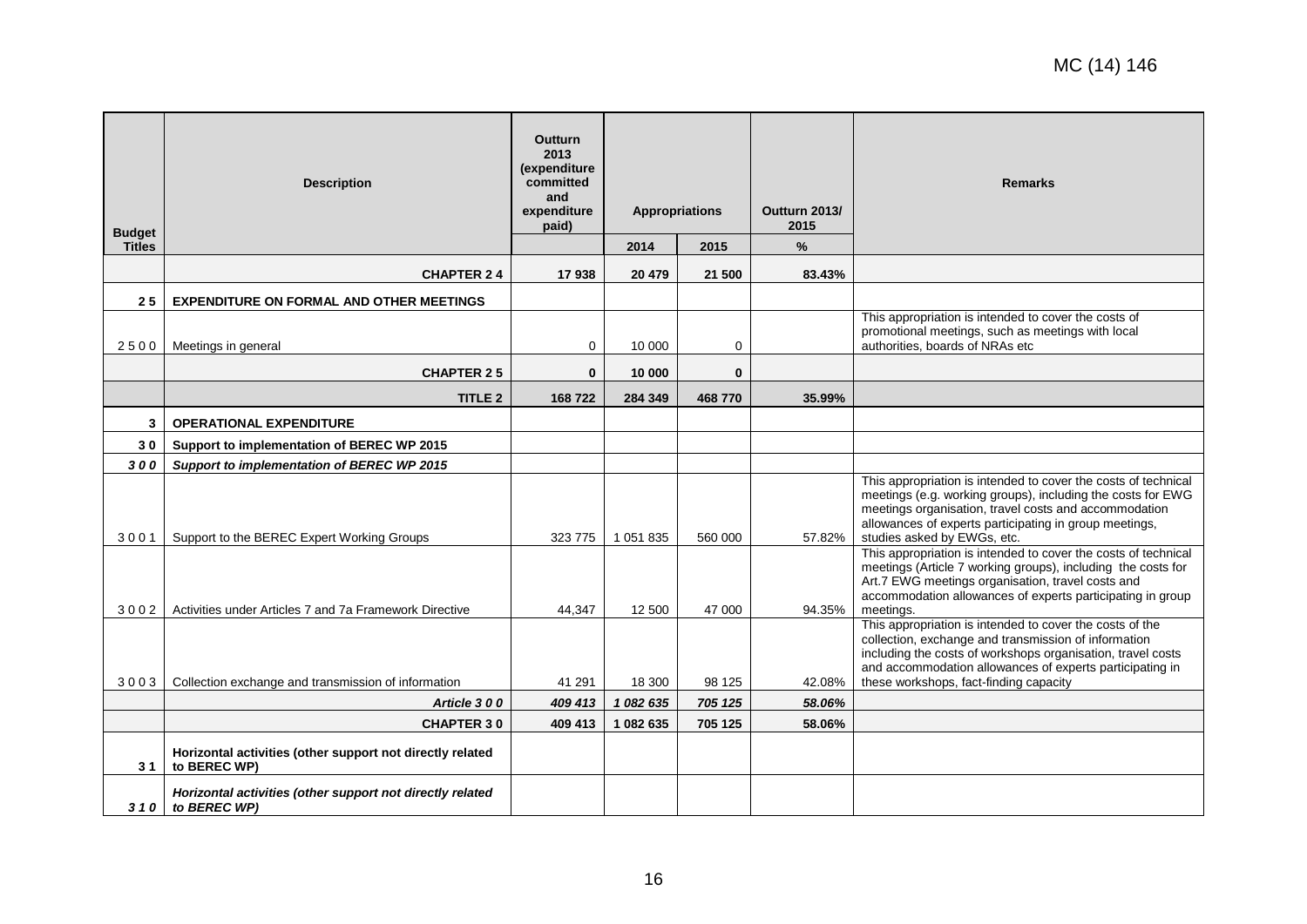| <b>Budget</b> | <b>Description</b>                                                          | <b>Outturn</b><br>2013<br>(expenditure<br>committed<br>and<br>expenditure<br>paid) |           | Appropriations | Outturn 2013/<br>2015 | <b>Remarks</b>                                                                                                                                                                                                                                                                                                       |  |
|---------------|-----------------------------------------------------------------------------|------------------------------------------------------------------------------------|-----------|----------------|-----------------------|----------------------------------------------------------------------------------------------------------------------------------------------------------------------------------------------------------------------------------------------------------------------------------------------------------------------|--|
| <b>Titles</b> |                                                                             |                                                                                    | 2014      | 2015           | $\%$                  |                                                                                                                                                                                                                                                                                                                      |  |
| 3101          | Other support activities to BEREC                                           | 363 801                                                                            | 531 315   | 379 877        | 95.77%                | This appropriation is intended to cover the costs of formal<br>meetings (Plenaries, Management Committee meetings,<br>etc), including organisation and reimbursement of the travel<br>costs and accommodation of BEREC's Chair and Vice-chair<br>and of the experts participating in group meetings and PMO<br>fees. |  |
| 3102          | Provision of advice and other ad-hoc services to BEREC<br>and other parties | 37 775                                                                             | 138 485   | 137 000        | 27.57%                | This appropriation is intended to cover the costs of provision<br>of ad-hoc services to BEREC and other parties, website<br>costs, BEREC language services costs, BEREC<br>collaboration tool etc.                                                                                                                   |  |
|               | Article 310                                                                 | 401 576                                                                            | 669 800   | 516877         | 77.69%                |                                                                                                                                                                                                                                                                                                                      |  |
|               | <b>CHAPTER 31</b>                                                           | 401 576                                                                            | 669 800   | 516 877        | 77.69%                |                                                                                                                                                                                                                                                                                                                      |  |
|               | TITLE 3                                                                     | 810 989                                                                            | 1 752 435 | 1 222 002      | 66.37%                |                                                                                                                                                                                                                                                                                                                      |  |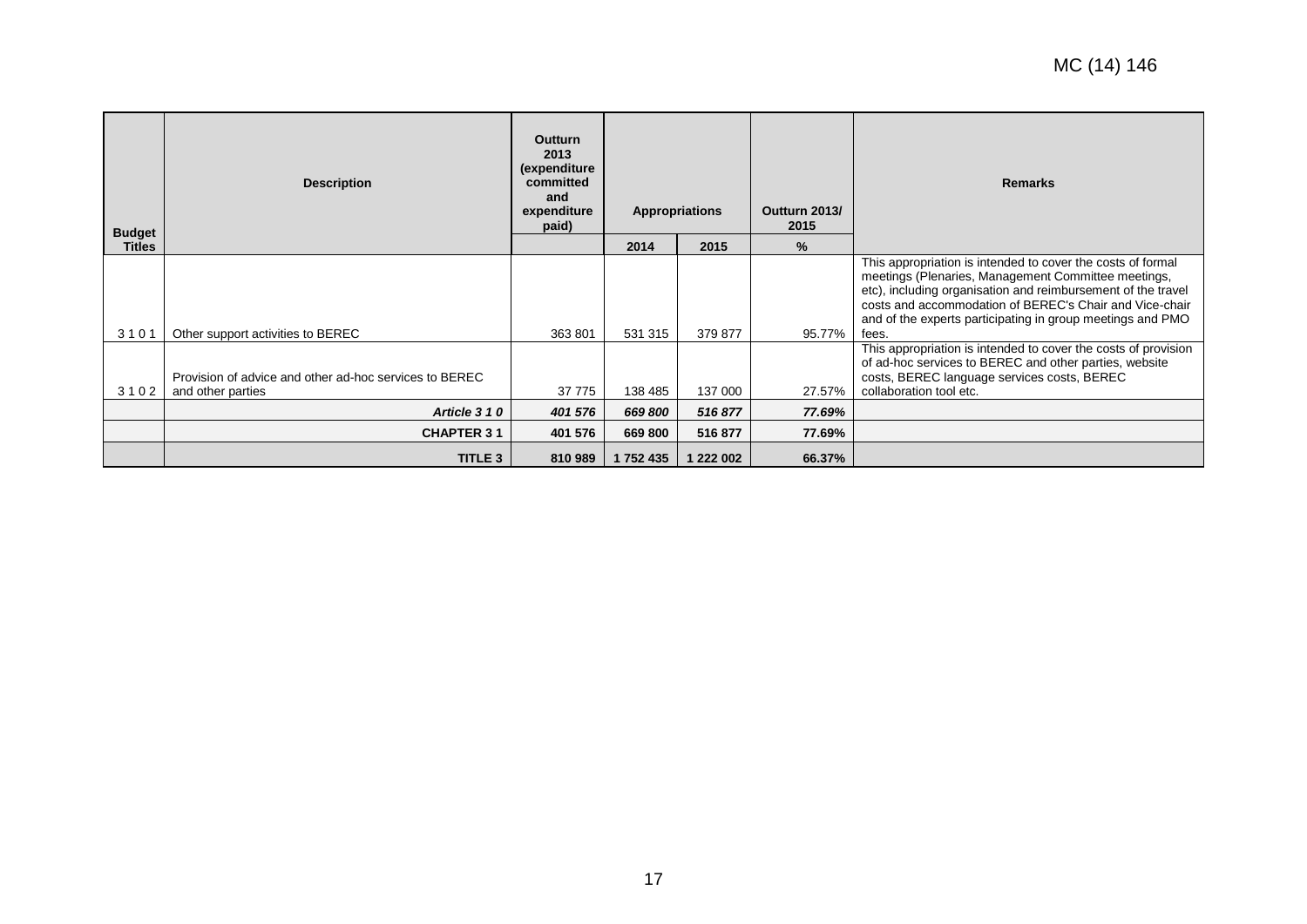<span id="page-17-0"></span>

| Table 5: Establishment plan 2015 |
|----------------------------------|
|                                  |

| <b>TEMPORARY AGENTS</b>        |                                                    |                            |                                             |                             |                                                    |  |  |
|--------------------------------|----------------------------------------------------|----------------------------|---------------------------------------------|-----------------------------|----------------------------------------------------|--|--|
|                                | 2013                                               |                            | 2014                                        | 2015                        |                                                    |  |  |
| Function<br>group and<br>grade | <b>Authorised</b><br>under the<br><b>EU Budget</b> | Filled as of<br>31.12.2013 | Authorised<br>under the<br><b>EU Budget</b> | Filled as of<br>31.12.2014* | <b>Authorised</b><br>under the<br><b>EU Budget</b> |  |  |
| <b>AD 16</b>                   |                                                    |                            |                                             |                             |                                                    |  |  |
| <b>AD 15</b>                   |                                                    |                            |                                             |                             |                                                    |  |  |
| <b>AD 14</b>                   | $\mathbf{1}$                                       | $\mathbf{1}$               | $\mathbf{1}$                                | $\mathbf{1}$                | $\mathbf{1}$                                       |  |  |
| AD 13                          |                                                    |                            |                                             |                             |                                                    |  |  |
| <b>AD 12</b>                   |                                                    |                            |                                             |                             |                                                    |  |  |
| <b>AD 11</b>                   |                                                    |                            |                                             |                             |                                                    |  |  |
| <b>AD 10</b>                   |                                                    |                            |                                             |                             |                                                    |  |  |
| AD <sub>9</sub>                | $\overline{2}$                                     | $\mathbf 2$                | $\mathbf 2$                                 | $\sqrt{2}$                  | $\mathbf 2$                                        |  |  |
| AD <sub>8</sub>                |                                                    |                            |                                             |                             |                                                    |  |  |
| AD <sub>7</sub>                | 3                                                  | $\ensuremath{\mathsf{3}}$  | $\mathsf 3$                                 | $\mathsf 3$                 | $\ensuremath{\mathsf{3}}$                          |  |  |
| AD <sub>6</sub>                |                                                    |                            |                                             |                             |                                                    |  |  |
| AD <sub>5</sub>                | $\overline{5}$                                     | $\sqrt{5}$                 | $\overline{5}$                              | $\overline{5}$              | $\sqrt{5}$                                         |  |  |
| <b>Total grade AD</b>          | 11                                                 | 11                         | 11                                          | 11                          | 11                                                 |  |  |
| <b>AST 11</b>                  |                                                    |                            |                                             |                             |                                                    |  |  |
| <b>AST 10</b>                  |                                                    |                            |                                             |                             |                                                    |  |  |
| AST <sub>9</sub>               |                                                    |                            |                                             |                             |                                                    |  |  |
| AST <sub>8</sub>               |                                                    |                            |                                             |                             |                                                    |  |  |
| AST <sub>7</sub>               |                                                    |                            |                                             |                             |                                                    |  |  |
| AST <sub>6</sub>               |                                                    |                            |                                             |                             |                                                    |  |  |
| AST <sub>5</sub>               |                                                    |                            |                                             |                             |                                                    |  |  |
| AST <sub>4</sub>               |                                                    |                            |                                             |                             |                                                    |  |  |
| AST <sub>3</sub>               | $\overline{\mathbf{4}}$                            | $\overline{\mathbf{4}}$    | $\overline{\mathbf{4}}$                     | $4^*$                       | $\overline{\mathbf{4}}$                            |  |  |
| AST <sub>2</sub>               |                                                    |                            |                                             |                             |                                                    |  |  |
| AST <sub>1</sub>               | $\mathbf{1}$                                       | $\mathbf{1}$               | $\mathbf{1}$                                | $\mathbf{1}$                | $\pmb{0}$                                          |  |  |
| <b>Total grade AST</b>         | $5\phantom{.0}$                                    | $5\phantom{.0}$            | $\sqrt{5}$                                  | ${\bf 5^{\star}}$           | $\overline{\mathbf{4}}$                            |  |  |
| AST/SC 6                       |                                                    |                            |                                             |                             |                                                    |  |  |
| AST/SC 5                       |                                                    |                            |                                             |                             |                                                    |  |  |
| AST/SC 4                       |                                                    |                            |                                             |                             |                                                    |  |  |
| AST/SC 3                       |                                                    |                            |                                             |                             |                                                    |  |  |
| <b>AST/SC 2</b>                |                                                    |                            |                                             |                             |                                                    |  |  |
| AST/SC 1                       |                                                    |                            |                                             |                             |                                                    |  |  |
| <b>Total grade AST/SC</b>      |                                                    |                            |                                             |                             |                                                    |  |  |
| <b>GRAND TOTAL</b>             | 16                                                 | 16                         | 16                                          | $16*$                       | 15                                                 |  |  |

\* including 1 job offer sent out